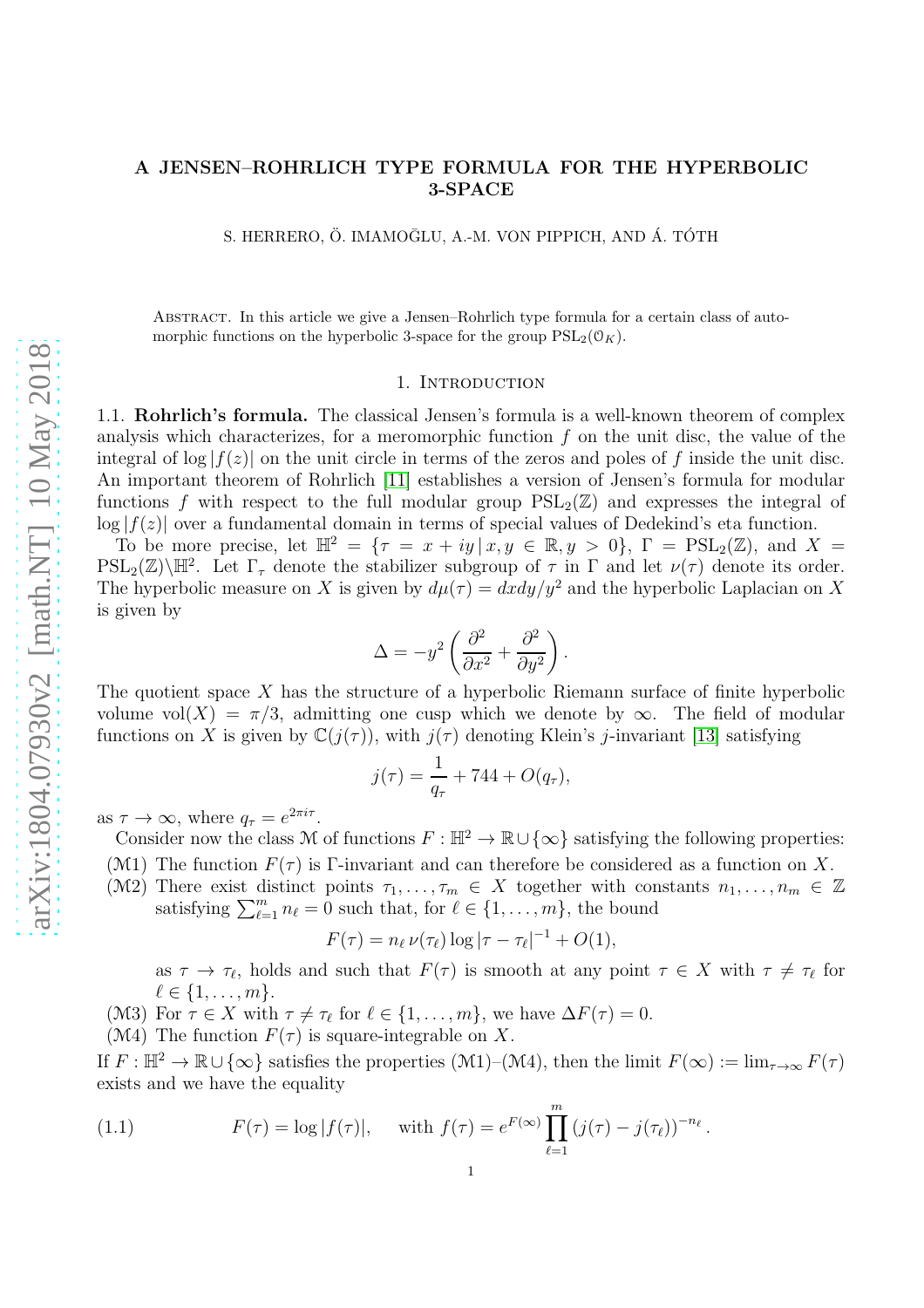Now, Rohrlich's Theorem can be rephrased as follows

<span id="page-1-0"></span>**Theorem 1.1** (Rohrlich [\[11\]](#page-22-0)). Let  $F : \mathbb{H}^2 \to \mathbb{R} \cup \{\infty\}$  be in M, the class of functions satisfying the properties  $(M1)$ – $(M4)$ . Then, we have the equality

$$
\frac{3}{\pi} \int_X F(\tau) d\mu(\tau) = F(\infty) + 6 \sum_{\ell=1}^m n_\ell \log \left( |\eta(\tau_\ell)|^4 \operatorname{Im}(\tau_\ell) \right),
$$

where  $\eta(\tau) = q_{\tau}^{1/24} \prod_{n=1}^{\infty} (1 - q_{\tau}^n)$  is the classical Dedekind's eta function.

Observe that the function on the right hand side of the equality in Theorem [1.1](#page-1-0) is given by the constant term in the Laurent expansion of the non-holomorphic Eisenstein series  $E_{\infty}(\tau, s)$ at  $s = 1$ . For  $\tau \in \mathbb{H}^2$  and  $s \in \mathbb{C}$  with  $\text{Re}(s) > 1$ , this series is defined by

$$
E_{\infty}(\tau,s) = \sum_{\gamma \in \Gamma_{\infty} \backslash \Gamma} \mathrm{Im}(\gamma \tau)^s.
$$

The Eisenstein series is Γ-invariant with respect to  $\tau$  and holomorphic in s, and it admits a meromorphic continuation to the whole complex s-plane with a simple pole at  $s = 1$  with residue

res<sub>s=1</sub> 
$$
E_{\infty}(P, s) = \frac{1}{\text{vol}(X)} = \frac{3}{\pi}.
$$

In this context, the well-known Kronecker's limit formula for  $PSL_2(\mathbb{Z})$  (see, e.g., [\[14\]](#page-22-2)) states

$$
\lim_{s \to 1} \left( E_{\infty}(z, s) - \frac{3}{\pi(s - 1)} \right) = -\frac{3}{\pi} \log(|\eta(z)|^4 \operatorname{Im}(z)) + C,
$$

where  $C = 6(1 - 12\zeta'(-1) - \log(4\pi))/\pi$  and  $\zeta(s)$  denotes the Riemann zeta function. Note that the constant C does not appear in Theorem [1.1,](#page-1-0) since  $\sum_{\ell=1}^{m} n_{\ell} = 0$ .

The proof of Rohrlich's formula is an application of this Kronecker's limit formula. The formula admits several generalizations and has many applications in number theory, see, e.g. [\[5\]](#page-22-3), [\[8\]](#page-22-4). There is also an extension of Rohrlich's formula which has applications to the computation of arithmetic intersection numbers in Arakelov theory, see, e.g., [\[9\]](#page-22-5).

1.2. Purpose of the article. The goal of this paper is to give an analogue of Rohrlich's formula in  $\mathbb{H}^3$ , the hyperbolic 3-space. We write  $\mathbb{H}^3 = \{P = z + rj \mid z \in \mathbb{C}, r \in \mathbb{R}_{>0}\},\$ which is a subset of the usual quaternions  $\mathbb{R}[i, j, k]$ , and we will view z and r as coordinate functions on  $\mathbb{H}^3$ . The quaternionic norm on  $\mathbb{R}[i, j, k]$  induces a norm on  $\mathbb{H}^3$  given explicitly by  $||P|| = \sqrt{|z|^2 + r^2}$ . We let K be an imaginary quadratic field,  $\mathcal{O}_K$  its ring of integers,  $h_K$  its class number, and  $d_K$  its discriminant. From now on, we let  $\Gamma = \mathrm{PSL}_2(\mathcal{O}_K) \subset \mathrm{PSL}_2(\mathbb{C})$ , which is a discrete and cofinite subgroup, and we let  $X = \Gamma \backslash \mathbb{H}^3$ . By  $\Gamma_P$  we denote the stabilizer subgroup of P in  $\Gamma$  and by  $\nu(P)$  its order. By  $d\mu(P)$  we denote the hyperbolic measure on X and by  $\Delta$  the hyperbolic Laplacian on X (see [2.1\)](#page-3-0). The quotient space X has finite hyperbolic volume, which is explicitly given by

(1.2) 
$$
\text{vol}(X) = \frac{|d_K|^{3/2}}{4\pi^2} \zeta_K(2)
$$

with  $\zeta_K(s)$  denoting the Dedekind zeta function, and it admits  $h_K$  cusps (see Section [2\)](#page-3-1).

For  $P \in \mathbb{H}^3$  and  $s \in \mathbb{C}$  with  $\text{Re}(s) > 1$ , the Eisenstein series associated to the cusp  $\infty$  is defined by

<span id="page-1-1"></span>
$$
E_{\infty}(P,s) = \sum_{\gamma \in \Gamma_{\infty}' \backslash \Gamma} r(\gamma P)^{s+1},
$$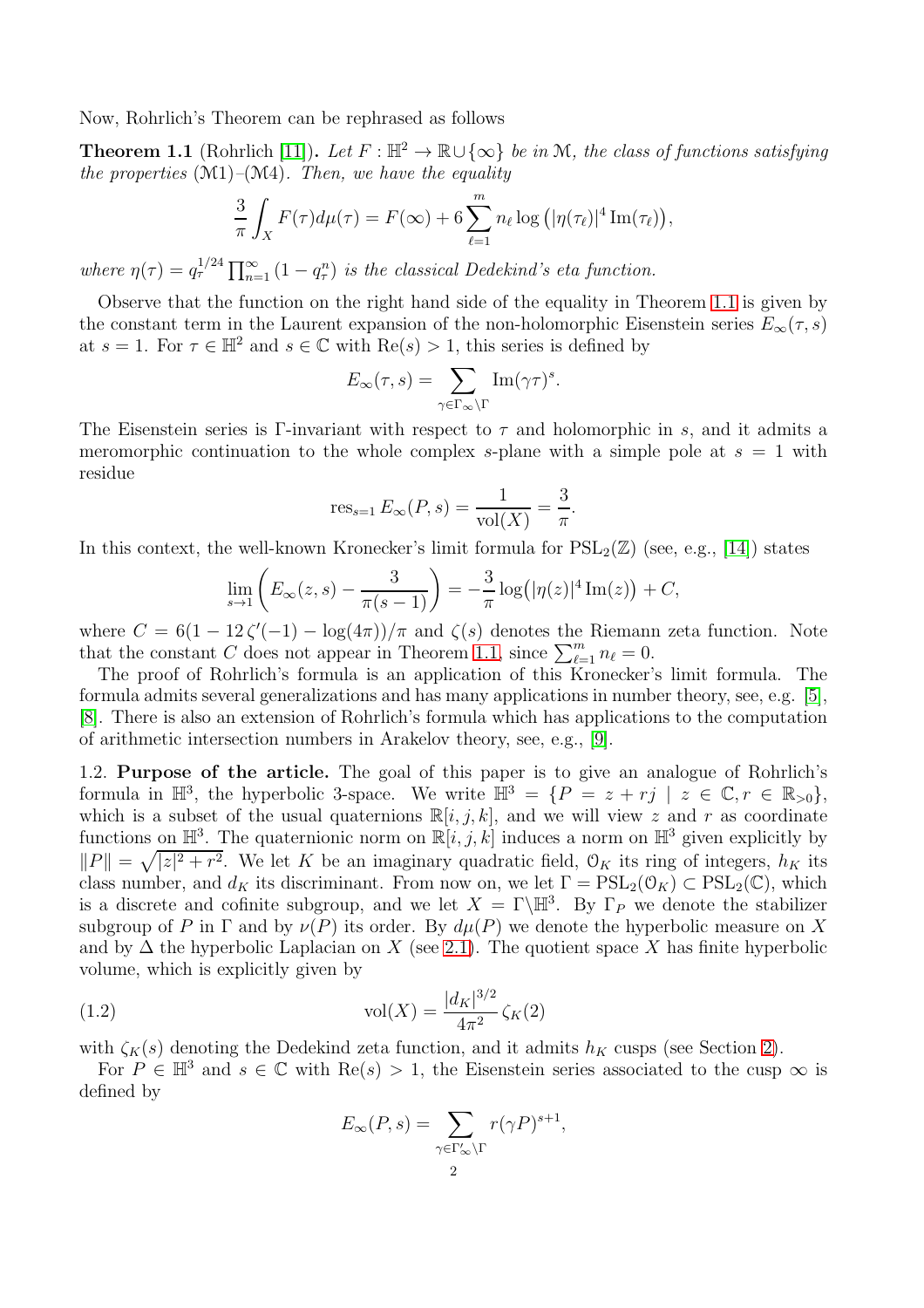where  $\Gamma'_{\infty}$  is the maximal unipotent subgroup of the stabilizer group  $\Gamma_{\infty}$  of  $\infty$  in  $\Gamma$ . The Eisenstein series is Γ-invariant with respect to  $P$  and holomorphic in  $s$ , and it admits a meromorphic continuation to the whole complex s-plane with a simple pole at  $s = 1$  with residue

<span id="page-2-2"></span>(1.3) 
$$
\text{res}_{s=1} E_{\infty}(P, s) = \frac{\text{covol}(\mathcal{O}_K)}{\text{vol}(X)} = \frac{2\pi^2}{|d_K|\zeta_K(2)}.
$$

Here, covol $(\mathcal{O}_K)$  denotes the euclidean covolume of the lattice  $\mathcal{O}_K$  in  $\mathbb{C}$ . In this case, Kronecker's limit formula states

<span id="page-2-0"></span>(1.4) 
$$
\lim_{s \to 1} \left( E_{\infty}(P, s) - \frac{2\pi^2}{|d_K|\zeta_K(2)(s-1)} \right) = -\frac{2\pi^2}{|d_K|\zeta_K(2)} \log \left( \eta_{\infty}(P) r(P) \right) + C_K,
$$

where  $C_K$  is an explicit constant depending only on K. Here, the function  $\eta_\infty : \mathbb{H}^3 \to \mathbb{R}$  satisfies  $\eta_{\infty}(\gamma P) = ||cP + d||^2 \eta_{\infty}(P)$  for any  $\gamma = \begin{pmatrix} a & b \\ c & d \end{pmatrix} \in \Gamma$  and can be considered as the analogue of the weight 2 real-analytic modular form  $|\eta(z)|^4$ . The function  $\eta_{\infty}$  is essentially the function defined by Asai in [\[1\]](#page-22-6). More precisely, we have

$$
-\frac{2\pi^2 \log \left(\eta_{\infty}(P)\right)}{|d_K|\zeta_K(2)} = \frac{|\mathcal{O}_K^{\times}|}{2} r^2 + 4\pi \sum_{\substack{\mu \in \mathcal{D}^{-1} \\ \mu \neq 0}} |\mu| \varphi_{\infty,\infty}(\mu; 1) r K_1(4\pi|\mu| r) e^{2\pi i \operatorname{tr}(\mu z)}.
$$

Here, we employed the notation of Section [2.](#page-3-1) The value  $\varphi_{\infty,\infty}(\mu;1)$  can be explicitly given in terms of special values of certain generalized divisors sums. For these results, we refer the reader to [\[3\]](#page-22-7), Chapter 8, Sections 1–3.

Consider now the class A of functions  $F : \mathbb{H}^3 \to \mathbb{R} \cup {\infty}$  satisfying the following properties:

- (A1) The function  $F(P)$  is Γ-invariant and can therefore be considered as a function on X.
- (A2) There exist distinct points  $Q_1, \ldots, Q_m \in X$  together with constants  $c_1, \ldots, c_m \in \mathbb{R}$ satisfying  $\sum_{\ell=1}^m c_\ell = 0$  such that, for  $\ell \in \{1, \ldots, m\}$ , the bound

$$
F(P) = c_{\ell} \nu(Q_{\ell}) \frac{r_{\ell}}{\|P - Q_{\ell}\|} + O(1),
$$

as  $P \to Q_{\ell} = z_{\ell} + r_{\ell}j$ , holds and  $F(P)$  is smooth at any point  $P \in X$  with  $P \neq Q_{\ell}$  for  $\ell \in \{1, \ldots, m\}.$ 

- (A3) For  $P \in X$  with  $P \neq Q_{\ell}$  for  $\ell \in \{1, ..., m\}$ , we have  $\Delta F(P) = 0$ .
- $(A4)$  The function  $F(P)$  is square-integrable on X.

We note that the bounds in  $(M2)$  and  $(A2)$  are the natural bounds that arise from the type of singularities of the corresponding Green's functions.

In Proposition [5.2](#page-14-0) of Section [5,](#page-13-0) we will show that, if  $F : \mathbb{H}^3 \to \mathbb{R} \cup {\infty}$  satisfies the properties  $(A1)$ – $(A4)$ , then the limit  $F(\infty) := \lim_{r\to\infty} F(P)$  exists, and we will prove the analogue of  $(1.1)$ in this case. Our main theorem is

<span id="page-2-1"></span>**Theorem 1.2.** Let  $F : \mathbb{H}^3 \to \mathbb{R} \cup {\infty}$  be in A, the class of functions satisfying the properties  $(A1)$ – $(A4)$ . Then, we have the equality

$$
\frac{1}{\text{vol}(X)} \int_X F(P) d\mu(P) = F(\infty) + \frac{2\pi}{\text{vol}(X)} \sum_{\ell=1}^m c_\ell \log \left( \eta_\infty(Q_\ell) r_\ell \right).
$$

Note that, in analogy with Rohrlich's Theorem, the constant  $C_K$  arising in [\(1.4\)](#page-2-0) does not appear in Theorem [1.2,](#page-2-1) since  $\sum_{\ell=1}^{m} c_{\ell} = 0$ .

It is known to the experts that Rohrlich's formula can be proven using the theory of the resolvent kernel of the hyperbolic Laplacian and our proof of Theorem [1.2](#page-2-1) is a generalization of this method to the hyperbolic 3-space. The advantage of this method is that it can be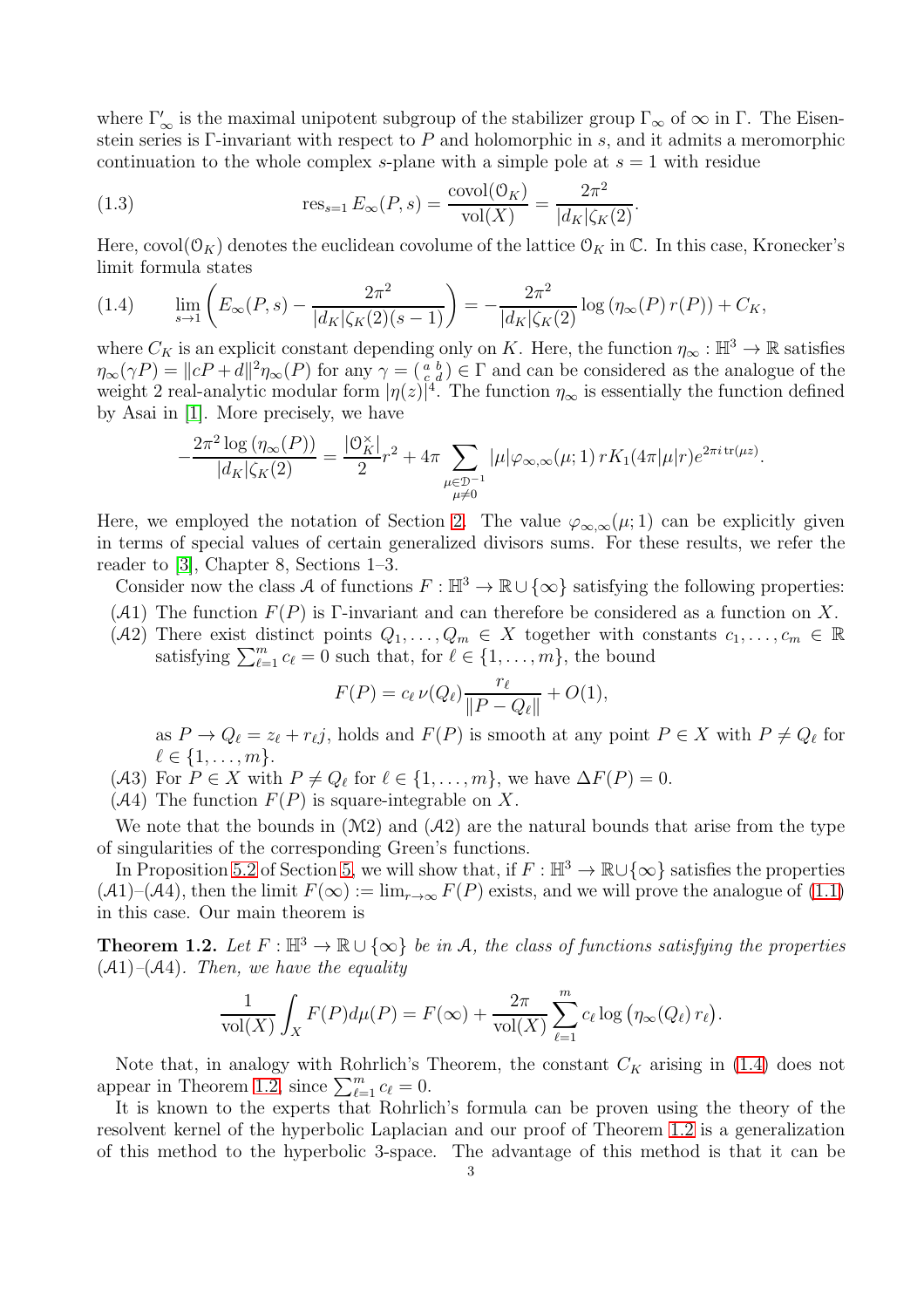generalized to other settings such as the case of the hyperbolic  $n$ -space. This method also naturally leads to an analogue of the function  $\log |j(\tau_1) - j(\tau_2)|$  (see the function defined in [\(5.1\)](#page-13-1)). The properties of this function play a central role in our proof of Theorem [1.2,](#page-2-1) and the proof of these follow from properties of the resolvent kernel and of Niebur type Poincar´e series.

1.3. Outline of the article. The paper is organized as follows. In Section [2,](#page-3-1) we begin by collecting background information. In Section [3,](#page-6-0) we compute the Fourier expansion of the resolvent kernel associated to the hyperbolic Laplacian on  $X$ . In addition, we give the Fourier expansion of the Niebur type Poincaré series which appear as coefficients in the Fourier expansion of the resolvent kernel. To the best of the authors' knowledge these expansions have not been explicitly stated elsewhere in the literature and are of independent interest. In Section [4,](#page-10-0) we study some of the analytic properties of the Niebur type Poincaré series and we prove the meromorphic continuation of the resolvent kernel via its Fourier expansion. In Section [5,](#page-13-0) we construct the above mentioned analogue of  $\log |j(\tau_1) - j(\tau_2)|$ , prove its main properties, and give our proof of Theorem [1.2](#page-2-1) using these properties. Identities involving special functions that are needed in the paper as well as some technical lemmas are given in the Appendix and in Section [6,](#page-16-0) respectively.

1.4. **Acknowledgements.** The authors would like to thank the anonymous referee for helpful comments on an earlier version of this paper. Herrero, von Pippich, and Tóth thank the Institute for Mathematical Research FIM at ETH Zürich for providing a stimulating and comfortable atmosphere during their visits to Zürich. Herrero, Imamoglu, and von Pippich thank Jürg Kramer and the Department of Mathematics at Humboldt-Universität zu Berlin for their kind hospitality during the preparation of this work. Tóth thanks the support of the MTA Rényi Intézet Lendület Automorphic Research Group and the NKFIH (National Research, Development and Innovation Office) grant ERC HU 15 118946.

#### 2. Background material

<span id="page-3-1"></span>2.1. The hyperbolic 3-space and the group  $PSL_2(\mathcal{O}_K)$ . Let  $\mathbb{H}^3 := \{P = z + rj \mid z \in \mathbb{R}^3\}$  $\mathbb{C}, r \in \mathbb{R}_{>0}$  denote the upper half-space model of the three-dimensional hyperbolic space, where  $\{1, i, j, k\}$  is the standard basis for the quaternions  $\mathbb{R}[i, j, k]$ . The quaternionic norm on  $\mathbb{R}[i, j, k]$  induces a norm on  $\mathbb{H}^3$  given explicitly by  $||P|| = ||z + rj|| = \sqrt{|z|^2 + r^2}$ . For  $z \in \mathbb{C}$ , we set  $tr(z) := z + \overline{z}$ . The hyperbolic volume element, resp. the hyperbolic Laplacian are given as

<span id="page-3-0"></span>(2.1) 
$$
d\mu(P) := \frac{dx \, dy \, dr}{r^3}, \quad \text{resp.} \quad \Delta := -r^2 \left( \frac{\partial^2}{\partial x^2} + \frac{\partial^2}{\partial y^2} + \frac{\partial^2}{\partial r^2} \right) + r \frac{\partial}{\partial r}.
$$

Let  $d(P,Q)$  denote the hyperbolic distance between the points P and Q. An explicit formula is given by

<span id="page-3-2"></span>(2.2) 
$$
\cosh(d(P,Q)) = \frac{|z_1 - z_2|^2 + r_1^2 + r_2^2}{2r_1r_2},
$$

where  $P = z_1 + r_1 j$  and  $Q = z_2 + r_2 j$ . An element  $\gamma = \begin{pmatrix} a & b \\ c & d \end{pmatrix} \in \text{PSL}_2(\mathbb{C})$  acts on  $\mathbb{H}^3$  by

$$
\gamma P = \frac{(az+b)\overline{(cz+d)} + a\overline{c}r^2}{|cz+d|^2 + |c|^2r^2} + \frac{r}{|cz+d|^2 + |c|^2r^2}j,
$$

where  $P = z + rj$ . By abuse of notation, we represent an element of  $PSL_2(\mathbb{C})$  by a matrix.

As mentioned in the Introduction, we let K be an imaginary quadratic field,  $\mathcal{O}_K$  its ring of integers,  $h_K$  its class number, and  $d_K$  its discriminant. We let  $\Gamma = \text{PSL}_2(\mathcal{O}_K) \subset \text{PSL}_2(\mathbb{C})$  and we let  $X := \Gamma \backslash \mathbb{H}^3$ . By  $\Gamma_P$  we denote the stabilizer subgroup of P in  $\Gamma$  and by  $\nu(P)$  its order.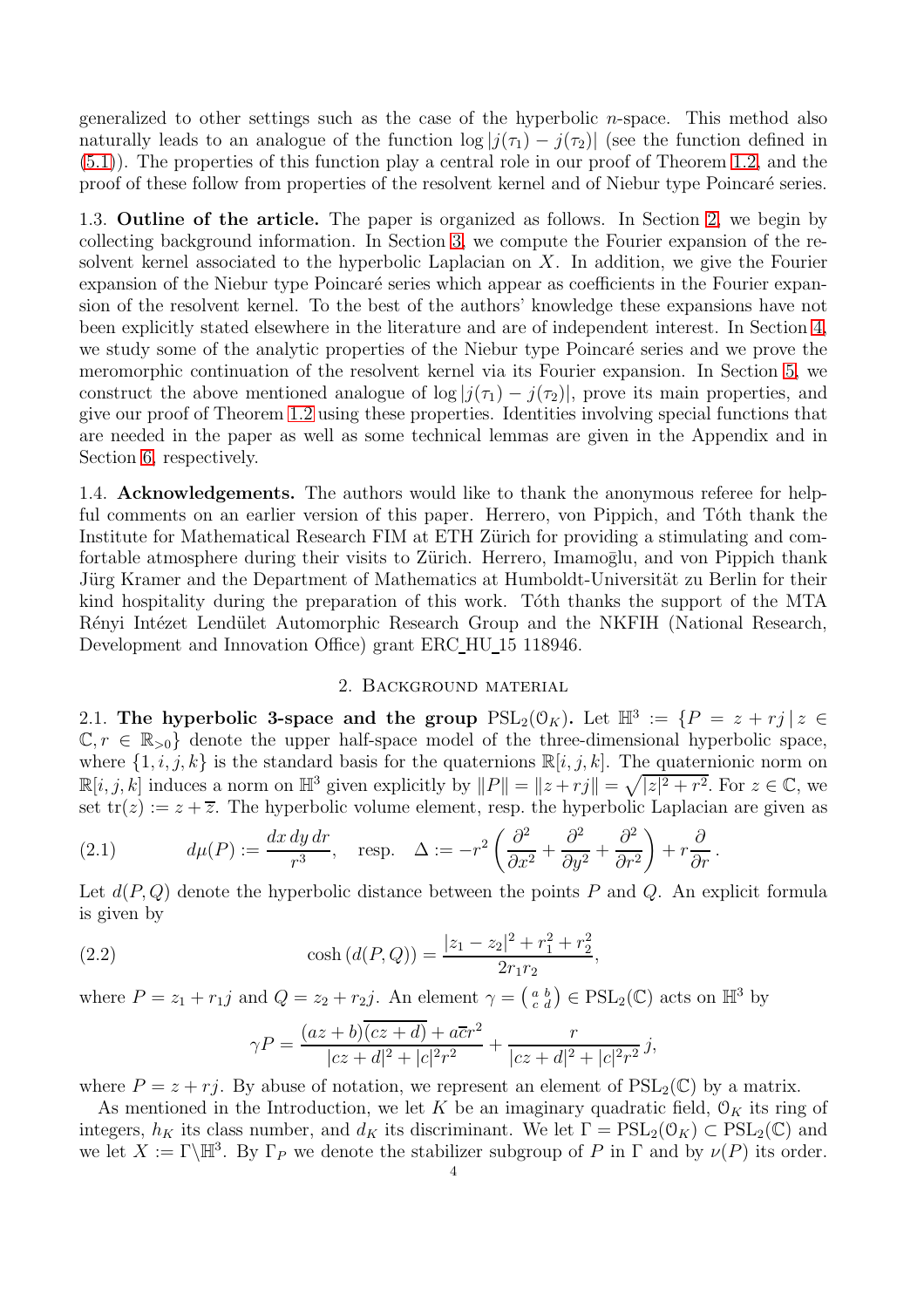In a slight abuse of notation, we will at times identify X with a fundamental domain in  $\mathbb{H}^3$ and identify points on X with their preimages in such a fundamental domain. The hyperbolic volume vol $(X)$  of X is given by formula [\(1.2\)](#page-1-1) in terms of a special value of Dedekind's zeta function, which is defined by

$$
\zeta_K(s) = \sum_{\substack{I \subseteq \mathbb{O}_K:\text{ideal} \\ I \neq (0)}} \mathcal{N}(I)^{-s},
$$

where  $s \in \mathbb{C}$  with  $\text{Re}(s) > 1$  and  $\mathcal{N}(I)$  denotes the norm of I.

A cusp of X is the Γ-orbit of a parabolic fixed point of Γ, and X has  $h<sub>K</sub>$  cusps. From now on we fix a complete set of representatives  $C_{\Gamma} \subseteq \mathbb{P}^1(K)$  for the cusps of X. We write elements of  $C_{\Gamma}$ as  $[a:b]$  for  $a, b \in \mathcal{O}_K$ , not both equal to 0, and we write  $\infty := [1:0]$  and assume that  $\infty \in C_{\Gamma}$ . Furthermore, for any cusp  $\kappa = [a:b] \in C_{\Gamma}$ , we fix a scaling matrix  $\sigma_{\kappa} = \begin{pmatrix} a & \ast \\ b & \ast \end{pmatrix} \in \text{PSL}_2(K)$  such that  $\sigma_{\kappa} \infty = \kappa$  and

<span id="page-4-3"></span>(2.3) 
$$
\sigma_{\kappa}^{-1} \Gamma_{\kappa} \sigma_{\kappa} = \left\{ \begin{pmatrix} u & \lambda \\ 0 & u^{-1} \end{pmatrix} \middle| u \in \mathcal{O}_{K}^{\times}, \lambda \in \Lambda_{\kappa} \right\}
$$

with the full lattice  $\Lambda_{\kappa} = (a\mathcal{O}_K + b\mathcal{O}_K)^{-2} \subseteq \mathbb{C}$  (see, e.g., [\[15\]](#page-22-8)). For the cusp  $\infty$ , we choose  $\sigma_{\infty}$ to be the identity. Furthermore, for the maximal unipotent subgroup  $\Gamma_{\kappa}'$ , which consists of all the parabolic elements of  $\Gamma_{\kappa}$  together with the identity, we have

<span id="page-4-0"></span>(2.4) 
$$
\sigma_{\kappa}^{-1} \Gamma_{\kappa}' \sigma_{\kappa} = \left\{ \begin{pmatrix} 1 & \lambda \\ 0 & 1 \end{pmatrix} \middle| \lambda \in \Lambda_{\kappa} \right\}.
$$

We let  $\Lambda_{\kappa}^* = \{ \nu \in \mathbb{C} : \text{tr}(\nu \lambda) \in \mathbb{Z} \text{ for any } \lambda \in \Lambda_{\kappa} \}$  denote its dual lattice. In particular, we have  $\Lambda_{\infty} = \mathcal{O}_K$  and  $\Lambda_{\infty}^* = \mathcal{D}^{-1}$  with  $\mathcal{D}^{-1} = \{ \nu \in K \mid \text{tr}(\nu \lambda) \in \mathbb{Z} \text{ for any } \lambda \in \mathcal{O}_K \}$  denoting the inverse different.

2.2. Fourier expansion of automorphic functions. A function  $f : \mathbb{H}^3 \to \mathbb{C}$  is called automorphic with respect to Γ if it is Γ-invariant, that is,  $f(\gamma P) = f(P)$  for any  $\gamma \in \Gamma$ . An important tool to study the behavior of an automorphic function f at a cusp  $\xi \in C_{\Gamma}$ , with scaling matrix  $\sigma_{\xi}$ , is its Fourier expansion. More precisely, since the function  $P \mapsto f(\sigma_{\xi}P)$  is  $\sigma_{\xi}^{-1}\Gamma_{\xi}'\sigma_{\xi}$ -invariant, employing [\(2.4\)](#page-4-0), we have  $f(\sigma_{\xi}(P+\lambda))=f(\sigma_{\xi}P)$  for any  $\lambda \in \Lambda_{\xi}$ . If f is smooth, the Fourier expansion of f with respect to the cusp  $\xi$  is therefore of the form

<span id="page-4-1"></span>(2.5) 
$$
f(\sigma_{\xi}P) = \sum_{\mu \in \Lambda_{\xi}^*} a_{\mu}(r)e^{2\pi i \operatorname{tr}(\mu z)},
$$

where  $P = z + rj$  and with Fourier coefficients given by

$$
a_{\mu}(r) = \frac{1}{\text{covol}(\Lambda_{\xi})} \int_{\mathbb{C}/\Lambda_{\xi}} f(\sigma_{\xi} P) e^{-2\pi i \operatorname{tr}(\mu z)} dz.
$$

If we assume that f is an eigenfunction of the hyperbolic Laplacian, satisfying  $\Delta f = (1-s^2)f$  for some  $s \in \mathbb{C}$  with  $s \neq 0$ , and that f is of polynomial growth as  $r \to \infty$ , that is  $f(z+rj) = O(r^C)$ as  $r \to \infty$  for some constant C, then the expansion [\(2.5\)](#page-4-1) has the form (see, e.g., [\[3\]](#page-22-7), Theorem 3.1, p. 105)

<span id="page-4-2"></span>(2.6) 
$$
f(\sigma_{\xi}P) = a_0 r^{1+s} + b_0 r^{1-s} + \sum_{\substack{\mu \in \Lambda_{\xi}^* \\ \mu \neq 0}} a_{\mu} r K_s (4\pi |\mu| r) e^{2\pi i \operatorname{tr}(\mu z)}
$$

with  $a_0, b_0, a_\mu \in \mathbb{C}$  and with  $K_s(\cdot)$  denoting the modified Bessel function of the second kind.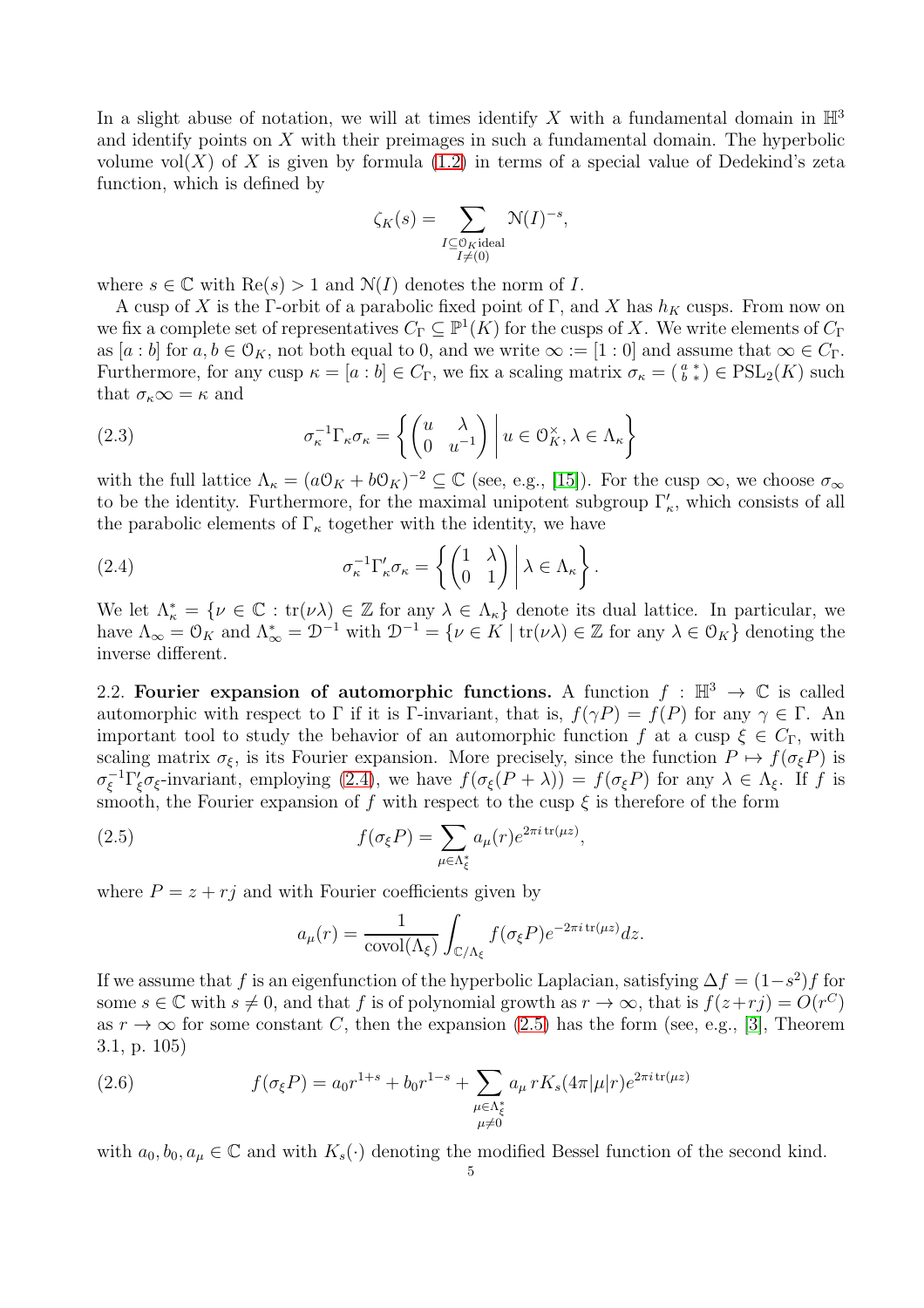2.3. Poincaré series. For later purposes, we define two families of eigenfunctions of the hyperbolic Laplacian, namely the Eisenstein series and the Niebur type Poincaré series, which from now one will be called Niebur–Poincaré series for simplicity. For this, let  $\kappa \in C_{\Gamma}$  be a cusp with scaling matrix  $\sigma_{\kappa}$ .

For  $P \in \mathbb{H}^3$  and  $s \in \mathbb{C}$  with  $\text{Re}(s) > 1$ , the Eisenstein series associated to the cusp  $\kappa$  is given by

$$
E_{\kappa}(P,s) = \sum_{\gamma \in \Gamma_{\kappa}' \backslash \Gamma} r(\sigma_{\kappa}^{-1} \gamma P)^{s+1}.
$$

The Eisenstein series is an automorphic function for  $\Gamma$  and it is holomorphic in s in the region  $Re(s) > 1$ . Moreover, it satisfies the differential equation

$$
(\Delta - (1 - s^2)) E_{\kappa}(P, s) = 0,
$$

i.e. it is an eigenfunction of  $\Delta$ . For  $s \in \mathbb{C}$  with  $\text{Re}(s) > 1$ , the Eisenstein series admits a Fourier expansion of the form  $(2.6)$  given by (see, e.g., [\[3\]](#page-22-7), Theorem 4.1, p. 111)

<span id="page-5-4"></span>
$$
(2.7)
$$

$$
E_{\kappa}(\sigma_{\xi}P,s) = \delta_{\kappa,\xi}[\Gamma_{\kappa} : \Gamma'_{\kappa}] r^{1+s} + \varphi_{\kappa,\xi}(0;s) r^{1-s} + \frac{2^{1+s}\pi^s}{\Gamma(s)} \sum_{\substack{\mu \in \Lambda_{\xi}^* \\ \mu \neq 0}} |\mu|^s \varphi_{\kappa,\xi}(\mu;s) r K_s(4\pi|\mu|r) e^{2\pi i \operatorname{tr}(\mu z)},
$$

where  $\delta_{\kappa,\xi}$  is Kronecker's delta symbol and, for  $s \in \mathbb{C}$  with  $\text{Re}(s) > 1$ , we have set

<span id="page-5-0"></span>(2.8) 
$$
\varphi_{\kappa,\xi}(\mu;s) := \frac{\pi}{\text{covol}(\Lambda_{\xi})s} \sum_{\begin{pmatrix} * & * \\ c & d \end{pmatrix} \in \sigma_{\kappa}^{-1} \mathfrak{R}_{\kappa,\xi} \sigma_{\xi}} \frac{e^{2\pi i \operatorname{tr}(\mu \frac{d}{c})}}{|c|^{2s+2}}
$$

with

<span id="page-5-1"></span>(2.9) 
$$
\mathcal{R}_{\kappa,\xi} := \Gamma_{\kappa}' \backslash \{ \gamma \in \Gamma : \gamma \xi \neq \kappa \} / \Gamma_{\xi}'.
$$

Note that  $\{\gamma \in \Gamma : \gamma \xi \neq \kappa\} = \Gamma$  if  $\xi \neq \kappa$ . It is known (see, e.g., [\[3\]](#page-22-7), [\[12\]](#page-22-9)) that the function  $\varphi_{\kappa,\xi}(\mu;s)$  admits a meromorphic continuation to all  $s \in \mathbb{C}$ , which is holomorphic at  $s = 1$  if  $\mu \neq 0$ . It is also well-known that one can use the above Fourier expansion in order to prove that  $E_{\kappa}(P, s)$  admits a meromorphic continuation to the whole complex s-plane. There is always a simple pole at  $s = 1$  with residue given by

(2.10) 
$$
\operatorname{res}_{s=1} E_{\kappa}(P, s) = \frac{\operatorname{covol}(\Lambda_{\kappa})}{\operatorname{vol}(X)} = \operatorname{res}_{s=1} \varphi_{\kappa, \kappa}(0; s).
$$

In case that  $\kappa = \infty$ , the residue is explicitly given by [\(1.3\)](#page-2-2) and we have

<span id="page-5-3"></span>
$$
\varphi_{\infty,\infty}(0;s) = \frac{\pi |\mathcal{O}_K^{\times}|}{h_K|d_K|^{1/2} s} \sum_{\chi} \frac{L(s,\chi)}{L(s+1,\chi)},
$$

where the sum runs over all characters  $\chi$  of the class group of K and  $L(s, \chi)$  denotes the associated L-function (see, e.g., [\[3\]](#page-22-7), Chapter 8, Theorems 1.5 and 2.11). From these, a straightforward computation yields the Kronecker's limit formula [\(1.4\)](#page-2-0) stated in the Introduction.

Finally, we recall the definition of the Niebur–Poincaré series. For  $P \in \mathbb{H}^3$  and  $s \in \mathbb{C}$  with  $\text{Re}(s) > 1$ , the Niebur–Poincaré series associated to the cusp  $\kappa$  and to  $\nu \in \Lambda_{\kappa}^*$ ,  $\nu \neq 0$ , is given by

<span id="page-5-2"></span>(2.11) 
$$
F_{\kappa,\nu}(P,s) = \sum_{\gamma \in \Gamma_{\kappa}' \backslash \Gamma} r(\sigma_{\kappa}^{-1} \gamma P) I_s \left(4\pi |\nu| r(\sigma_{\kappa}^{-1} \gamma P)\right) e^{2\pi i \operatorname{tr}(\nu z(\sigma_{\kappa}^{-1} \gamma P))},
$$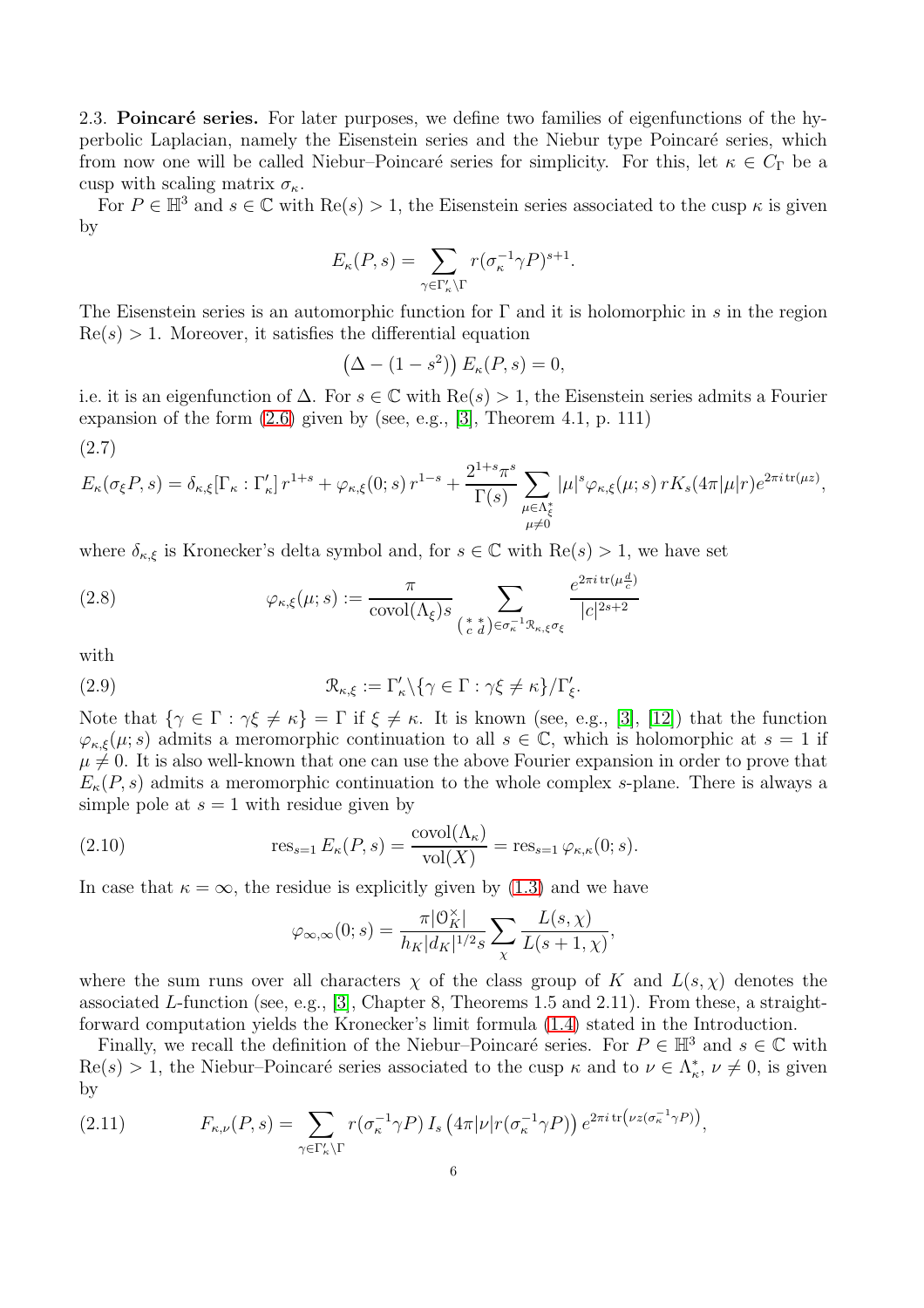where  $I_s(\cdot)$  denotes the modified Bessel function of the first kind. We recall that the Niebur– Poincaré series converges absolutely and defines an automorphic function, which is holomorphic for  $s \in \mathbb{C}$  with  $\text{Re}(s) > 1$  (see, e.g., [\[10\]](#page-22-10)). Moreover, it satisfies the differential equation

$$
(\Delta - (1 - s^2)) F_{\kappa,\nu}(\cdot, s) = 0,
$$

<span id="page-6-3"></span>i.e. it is an eigenfunction of  $\Delta$ .

2.4. The resolvent kernel. The resolvent kernel for the hyperbolic Laplacian is given by the automorphic Green's function. For  $P, Q \in \mathbb{H}^3$  with  $P \neq \gamma Q$  for any  $\gamma \in \Gamma$ , and  $s \in \mathbb{C}$  with  $Re(s) > 1$ , it is defined by

$$
G_s(P,Q) = \frac{1}{2\pi} \sum_{\gamma \in \Gamma} \varphi_s \left( \cosh(d(P, \gamma Q)) \right),
$$

where  $\varphi_s(t) = (t + \sqrt{t^2 - 1})^{-s} (t^2 - 1)^{-1/2}$ . The series defining  $G_s(P,Q)$  converges uniformly on compact subsets of  $\{(P,Q) \in \mathbb{H}^3 \times \mathbb{H}^3 : P \neq \gamma Q \text{ for any } \gamma \in \Gamma\} \times \{s \in \mathbb{C} : \text{Re}(s) > 1\}.$  We recall the following well-known properties of  $G_s(P,Q)$  (see, e.g., [\[3\]](#page-22-7)):

(G1) The function  $G_s(P,Q)$  is Γ-invariant in each variable and can therefore be considered as a function on  $X \times X$ , away from the diagonal. Moreover, we have  $G_s(P,Q) = G_s(Q,P)$ .

(G2) For fixed  $Q \in X$ , we have a singularity of the form

$$
G_s(P,Q) = \frac{\nu(Q)}{2\pi} \frac{1}{d(P,Q)} + O_Q(1),
$$

as  $P \to Q$ .

(G3) For  $P, Q \in X$  with  $P \neq Q$ , we have  $(\Delta_P - (1 - s^2))G_s(P, Q) = 0$ .

The Green's function is holomorphic for  $s \in \mathbb{C}$  with  $\text{Re}(s) > 1$  and it admits a meromorphic continuation to the whole complex s-plane with a simple pole at  $s = 1$  with residue

(2.12) 
$$
\text{res}_{s=1} \ G_s(P,Q) = \frac{1}{\text{vol}(X)}.
$$

Moreover, using the spectral expansion of  $G_s(P,Q)$  given in [\[3\]](#page-22-7) (Proposition 4.6, p. 285), it is easy to see that the function

<span id="page-6-4"></span><span id="page-6-2"></span>
$$
P \mapsto \lim_{s \to 1} \left( G_s(P, Q) - \frac{2}{\text{vol}(X)(s^2 - 1)} \right)
$$

is square-integrable on X, for fixed  $Q \in X$ , and orthogonal to the constant functions, i.e.

<span id="page-6-0"></span>(2.13) 
$$
\int_X \lim_{s \to 1} \left( G_s(P,Q) - \frac{2}{\text{vol}(X)(s^2 - 1)} \right) d\mu(P) = 0.
$$

#### 3. Fourier expansions

In this section, we compute the Fourier expansion of the Green's function and that of the Niebur–Poincaré series. Part of the computations involve explicit evaluations of certain integrals in terms of special functions. The proof of these technical identities is postponed to Section [6](#page-16-0) in order to keep the exposition simple.

<span id="page-6-1"></span>**Proposition 3.1.** Let  $P = z + rj \in \mathbb{H}^3$  with  $r > r(\sigma_{\xi}^{-1} \gamma Q)$  for any  $\gamma \in \Gamma$ , and  $s \in \mathbb{C}$  with  $Re(s) > 1$ . Then, we have the following Fourier expansion

$$
G_s(\sigma_{\xi}P,Q) = \frac{1}{\text{covol}(\Lambda_{\xi})} \bigg( \frac{r^{1-s}}{s} E_{\xi}(Q,s) + 2 \sum_{\substack{\mu \in \Lambda_{\xi}^* \\ \mu \neq 0}} F_{\xi,-\mu}(Q,s) r K_s(4\pi|\mu|r) e^{2\pi i \operatorname{tr}(\mu z)} \bigg).
$$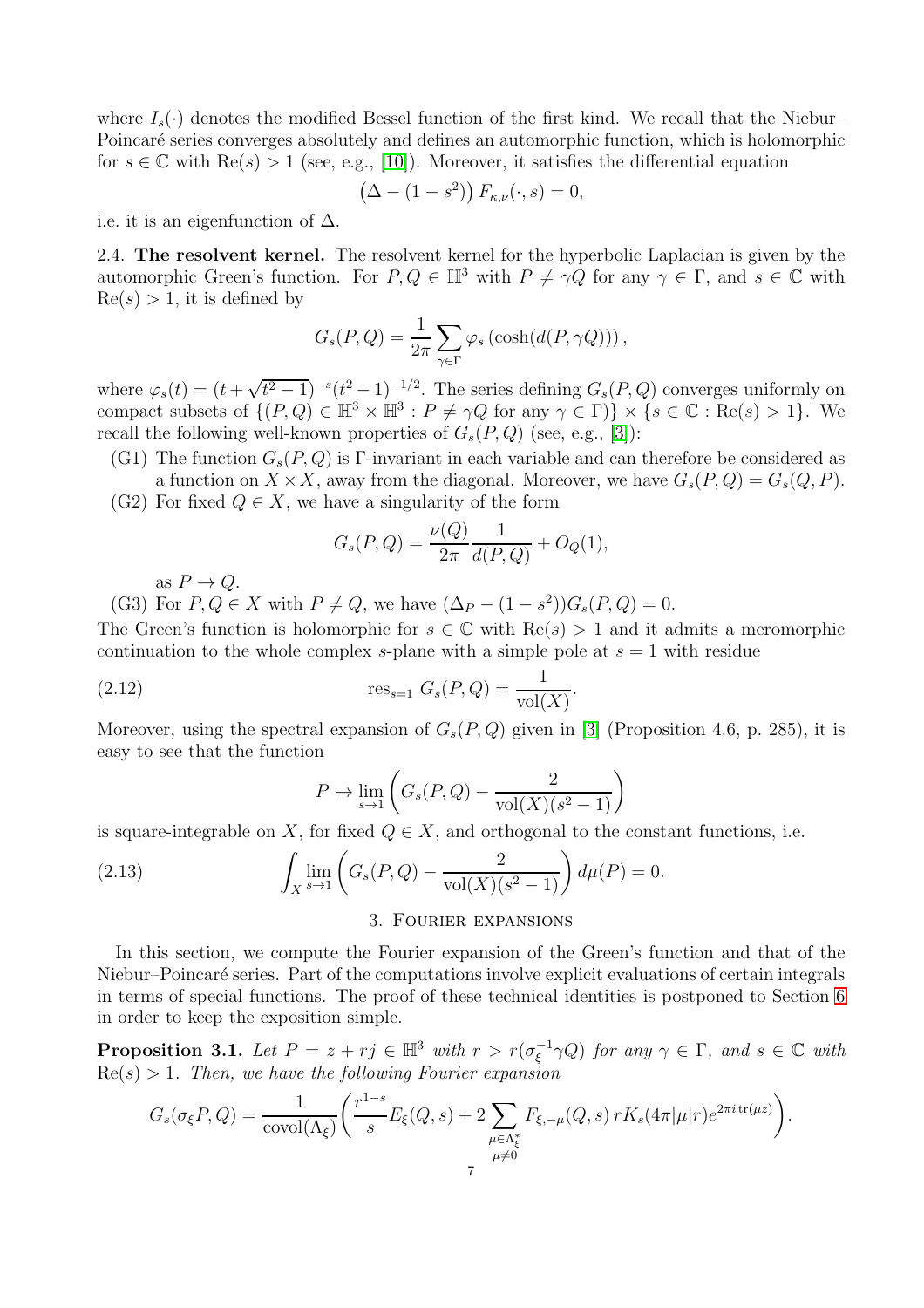*Proof.* The Fourier coefficient  $a_{\mu}(r) = a_{\mu,s}(r, Q)$  in the Fourier expansion [\(2.5\)](#page-4-1) of the function  $P \mapsto G_s(P, Q)$  with respect to the cusp  $\xi$  is given by

$$
a_{\mu,s}(r,Q) = \frac{1}{\text{covol}(\Lambda_{\xi})} \int_{\mathbb{C}/\Lambda_{\xi}} G_s(\sigma_{\xi} P,Q) e^{-2\pi i \operatorname{tr}(\mu z)} dz.
$$

To compute this integral, we start by writing

$$
G_s(\sigma_{\xi}P,Q) = \frac{1}{2\pi} \sum_{\gamma \in \Gamma_{\xi}^{\prime} \backslash \Gamma} \sum_{\eta \in \Gamma_{\xi}^{\prime}} \varphi_s \left( \cosh(d(\eta^{-1}\sigma_{\xi}P, \gamma Q)) \right)
$$
  
= 
$$
\frac{1}{2\pi} \sum_{\gamma \in \Gamma_{\xi}^{\prime} \backslash \Gamma} \sum_{\lambda \in \Lambda_{\xi}} \varphi_s \left( \cosh(d(P + \lambda, \sigma_{\xi}^{-1}\gamma Q)) \right),
$$

where for the last equality we employed [\(2.4\)](#page-4-0), namely the identity  $\sigma_{\xi}^{-1} \Gamma_{\xi}' \sigma_{\xi} = \{(\begin{smallmatrix} 1 & \lambda \\ 0 & 1 \end{smallmatrix}) | \lambda \in \Lambda_{\xi}\}.$ Hence, we get

$$
a_{\mu,s}(r,Q) = \frac{1}{2\pi \operatorname{covol}(\Lambda_{\xi})} \sum_{\gamma \in \Gamma_{\xi}^{\prime} \backslash \Gamma} \int_{\mathbb{C}} \varphi_s \left( \cosh(d(P, \sigma_{\xi}^{-1} \gamma Q)) \right) e^{-2\pi i \operatorname{tr}(\mu z)} dz.
$$

Now, we set  $\tilde{z} := z(\sigma_{\xi}^{-1} \gamma Q)$  and  $\tilde{r} := r(\sigma_{\xi}^{-1} \gamma Q)$ . Using formula [\(2.2\)](#page-3-2), namely

$$
\cosh(d(P, \sigma_{\xi}^{-1} \gamma Q)) = \frac{|z - \tilde{z}|^2 + r^2 + \tilde{r}^2}{2r\tilde{r}},
$$

we obtain by a change of variables  $(z \mapsto z + \tilde{z}),$ 

$$
a_{\mu,s}(r,Q) = \frac{1}{2\pi \operatorname{covol}(\Lambda_{\xi})} \sum_{\gamma \in \Gamma'_{\xi} \backslash \Gamma} e^{-2\pi i \operatorname{tr}(\mu \tilde{z})} I_{\mu,s}(r,\tilde{r}),
$$

where we have set

$$
I_{\mu,s}(r,\tilde{r}) := \int_{\mathbb{C}} \varphi_s \left( \frac{|z|^2 + r^2 + \tilde{r}^2}{2r\tilde{r}} \right) e^{-2\pi i \operatorname{tr}(\mu z)} dz.
$$

By Lemma [6.1,](#page-16-1) we have

$$
I_{\mu,s}(r,\tilde{r}) = \begin{cases} 2\pi s^{-1}r^{1-s}\tilde{r}^{s+1}, & \text{if } \mu = 0, \\ 4\pi r\tilde{r}K_s(4\pi|\nu|r)I_s(4\pi|\nu|\tilde{r}), & \text{if } \mu \neq 0. \end{cases}
$$

Summing up and recalling that  $\tilde{r} = r(\sigma_{\xi}^{-1}\gamma Q)$ , we conclude

$$
a_{0,s}(r,Q) = \frac{1}{\text{covol}(\Lambda_{\xi})} \frac{r^{1-s}}{s} \sum_{\gamma \in \Gamma_{\xi}^{\prime} \backslash \Gamma} r(\sigma_{\xi}^{-1} \gamma Q)^{s+1} = \frac{1}{\text{covol}(\Lambda_{\xi})} \frac{r^{1-s}}{s} E_{\xi}(Q,s)
$$

and, for  $\mu \neq 0$ , we derive

$$
a_{\mu,s}(r,Q) = \frac{2}{\text{covol}(\Lambda_{\xi})} r K_s(4\pi|\mu|r) \sum_{\gamma \in \Gamma_{\xi}^{\prime} \backslash \Gamma} \tilde{r} I_s(4\pi|\mu|\tilde{r}) e^{-2\pi i \operatorname{tr}(\mu \tilde{z})}
$$

$$
= \frac{2}{\text{covol}(\Lambda_{\xi})} r K_s(4\pi|\mu|r) F_{\xi,-\mu}(Q,s),
$$

as asserted. This completes the proof.  $\Box$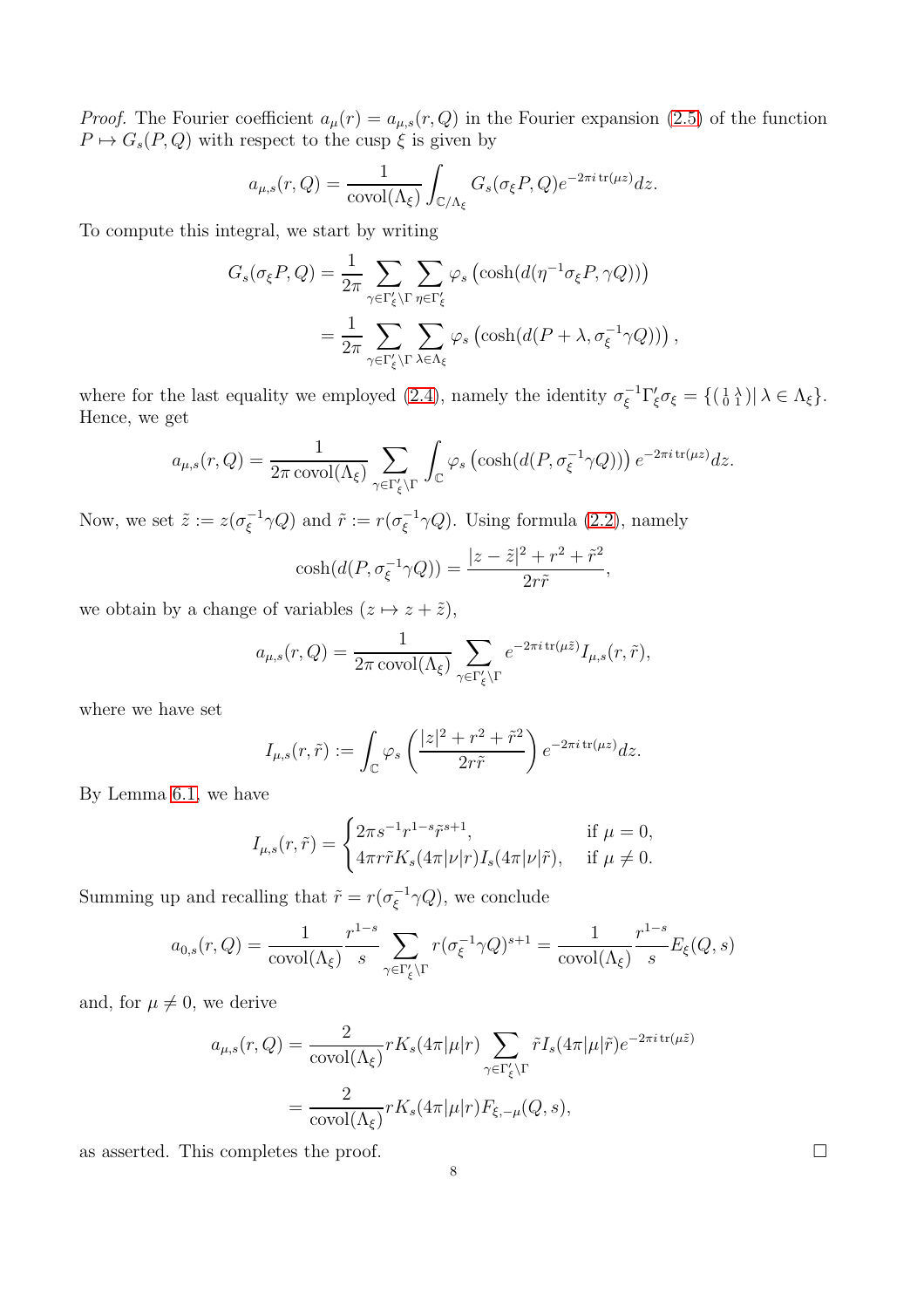We proceed by computing the Fourier expansion of the Niebur–Poincaré series  $F_{\kappa,\nu}(P, s)$ , where  $\kappa \in C_{\Gamma}$  and  $\nu \in \Lambda_{\kappa}^*$ ,  $\nu \neq 0$ . For this, we define the function  $\mathcal{J}_s : \mathbb{C}^{\times} \to \mathbb{C}$  by

<span id="page-8-0"></span>(3.1) 
$$
\mathcal{J}_s(z) := \begin{cases} J_s(4\pi\sqrt{z})J_s(4\pi\sqrt{\overline{z}}), & \text{if } \operatorname{Re}(z) \ge 0, \\ I_s(4\pi\sqrt{-z})I_s(4\pi\sqrt{-\overline{z}}), & \text{if } \operatorname{Re}(z) \le 0. \end{cases}
$$

Using the identity  $I_s(z) = e^{\mp s\pi/2} J_s(ze^{\pm \pi i/2})$  for  $z \in \mathbb{C}$  with  $\text{Re}(z) > 0$ , it is easy to verify that  $\mathcal{J}_s(z)$  is well-defined for  $z \in \mathbb{C}$ ,  $z \neq 0$ , with  $\text{Re}(z) = 0$ . With this, we have

<span id="page-8-2"></span>**Proposition 3.2.** Let  $P = z + rj \in \mathbb{H}^3$  and  $s \in \mathbb{C}$  with  $\text{Re}(s) > 1$ . Then, we have the following Fourier expansion

$$
F_{\kappa,\nu}(\sigma_{\xi}P,s) = \delta_{\kappa,\xi} r I_s(4\pi|\nu|r) \sum_{u \in \mathcal{O}_K^{\times}/\{\pm 1\}} e^{2\pi i \operatorname{tr}(\nu u^2 z)} + \frac{\operatorname{covol}(\Lambda_{\kappa})}{\operatorname{covol}(\Lambda_{\xi})} \frac{(2\pi|\nu|)^s}{s\Gamma(s)} \varphi_{\xi,\kappa}(-\nu;s) r^{1-s}
$$
  
+ 
$$
\sum_{\substack{\mu \in \Lambda_{\xi}^* \\ \mu \neq 0}} \mathcal{B}_{\kappa,\xi}(\nu,\mu;s) r K_s(4\pi|\mu|r) e^{2\pi i \operatorname{tr}(\mu z)}.
$$

Here,

$$
\mathcal{B}_{\kappa,\xi}(\nu,\mu;s):=\frac{2\pi}{\mathrm{covol}(\Lambda_\xi)}\sum_{\left(\begin{smallmatrix}a&*\\c&d\end{smallmatrix}\right)\in\sigma_\kappa^{-1}\mathfrak{R}_{\kappa,\xi}\sigma_\xi}\frac{e^{2\pi i\,\mathrm{tr}((\nu a+\mu d)/c)}}{|c|^2}\,\mathfrak{J}_s\left(\frac{\nu\mu}{c^2}\right),
$$

and  $\varphi_{\xi,\kappa}(-\nu;s)$ ,  $\mathcal{R}_{\kappa,\xi}$ , and  $\mathcal{J}_s(\cdot)$  are given by [\(2.8\)](#page-5-0), [\(2.9\)](#page-5-1), [\(3.1\)](#page-8-0), respectively.

*Proof.* To simplify the notation, we set  $f(P) := r(P)I_s(4\pi|\nu|r(P)) e^{2\pi i \operatorname{tr}(\nu z(P))}$  and we define

$$
\widehat{F}_{\kappa,\nu}(P,s) := \sum_{\gamma \in \mathcal{R}_{\kappa,\xi}} \sum_{\eta \in \Gamma_{\xi}'} f(\sigma_{\kappa}^{-1} \gamma \eta P).
$$

Recalling the definition  $(2.11)$  of the Niebur-Poincaré series, we then deduce

<span id="page-8-1"></span>(3.2)  
\n
$$
F_{\kappa,\nu}(\sigma_{\xi}P,s) = \sum_{\gamma \in \Gamma_{\kappa}' \backslash \Gamma} f(\sigma_{\kappa}^{-1} \gamma \sigma_{\xi}P)
$$
\n
$$
= \delta_{\kappa,\xi} \sum_{\gamma \in \Gamma_{\kappa}' \backslash \Gamma_{\kappa}} f(\sigma_{\kappa}^{-1} \gamma \sigma_{\xi}P) + \widehat{F}_{\kappa,\nu}(\sigma_{\xi}P,s).
$$

To treat the first term in [\(3.2\)](#page-8-1), we assume that  $\delta_{\kappa,\xi} = 1$ , that is  $\kappa = \xi$  and  $\sigma_{\kappa} = \sigma_{\xi}$ . Then

$$
\delta_{\kappa,\xi} \sum_{\gamma \in \Gamma'_{\kappa} \backslash \Gamma_{\kappa}} f\left(\sigma_{\kappa}^{-1} \gamma \sigma_{\xi} P\right) = \sum_{\gamma \in \sigma_{\kappa}^{-1}(\Gamma'_{\kappa} \backslash \Gamma_{\kappa}) \sigma_{\kappa}} f\left(\gamma P\right) = r I_s(4\pi |\nu|r) \sum_{u \in \mathcal{O}_{K}^{\times}/\{\pm 1\}} e^{2\pi i \operatorname{tr}(\nu u^2 z)},
$$

where for the second equality we note that  $\sigma_{\kappa}^{-1}(\Gamma_{\kappa}'\backslash\Gamma_{\kappa})\sigma_{\kappa} \cong \left\{ \left(\begin{smallmatrix}u&0\\0&u^{-1}\end{smallmatrix}\right) \mid u \in \mathcal{O}_{K}^{\times} \right\} / \left\{ \pm 1 \right\}$ , which is an immediate consequence of [\(2.3\)](#page-4-3) and [\(2.4\)](#page-4-0), and we used the identity  $\begin{pmatrix} u & 0 \\ 0 & u \end{pmatrix}$  $\binom{u}{0} \binom{0}{u^{-1}} P = u^2 z + r j$ for  $u \in \mathcal{O}_K^{\times}$ .

To treat the second term in [\(3.2\)](#page-8-1), we note that the function  $\widehat{F}_{\kappa,\nu}(\sigma_{\xi},s)$  is  $\sigma_{\xi}^{-1}\Gamma'_{\xi}\sigma_{\xi}$ -invariant. The Fourier coefficient  $b_\mu(r) = b_{\mu,\kappa,\nu}(r,s)$  in the Fourier expansion [\(2.5\)](#page-4-1) of the function  $\widehat{F}_{\kappa,\nu}(P,s)$ with respect to the cusp  $\xi$  is given by

$$
b_{\mu,\kappa,\nu}(r,s) = \frac{1}{\text{covol}(\Lambda_{\xi})} \int_{\substack{\mathbb{C}/\Lambda_{\xi} \\ 9}} \widehat{F}_{\kappa,\nu}(\sigma_{\xi} P, s) e^{-2\pi i \operatorname{tr}(\mu z)} dz.
$$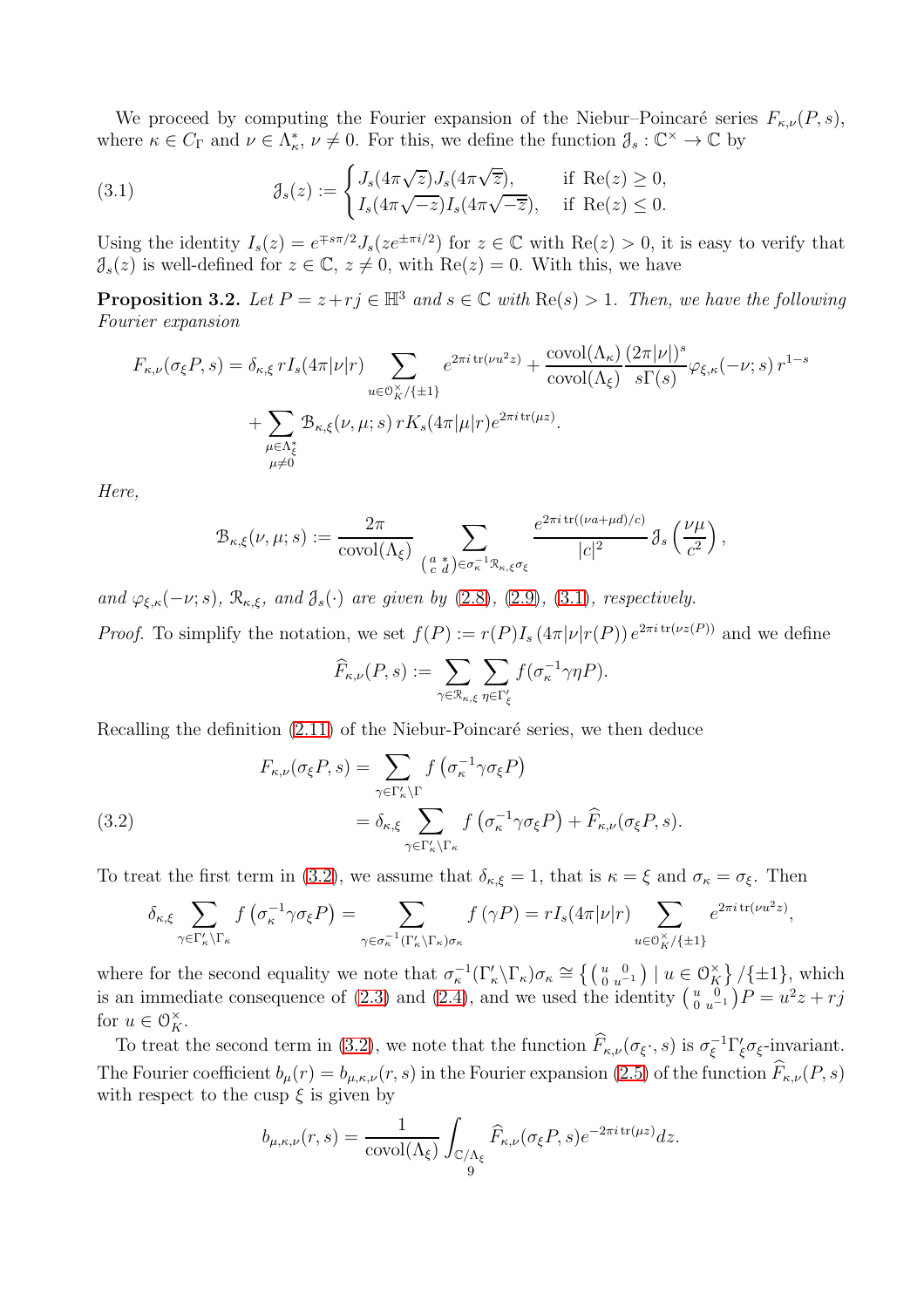To compute this integral, we start by writing

$$
\widehat{F}_{\kappa,\nu}(\sigma_{\xi}P,s) = \sum_{\gamma \in \mathcal{R}_{\kappa,\xi}} \sum_{\eta \in \Gamma_{\xi}'} f(\sigma_{\kappa}^{-1} \gamma \eta \sigma_{\xi}P)
$$

$$
= \sum_{\gamma \in \mathcal{R}_{\kappa,\xi}} \sum_{\lambda \in \Lambda_{\xi}} f(\sigma_{\kappa}^{-1} \gamma \sigma_{\xi}(P + \lambda)),
$$

where for the last equality we employed [\(2.4\)](#page-4-0), namely the identity  $\sigma_{\xi}^{-1} \Gamma_{\xi}' \sigma_{\xi} = \{(\begin{smallmatrix} 1 & \lambda \\ 0 & 1 \end{smallmatrix}) | \lambda \in \Lambda_{\xi}\}.$ Hence, we get

$$
b_{\mu,\kappa,\nu}(r,s) = \frac{1}{\text{covol}(\Lambda_{\xi})} \sum_{\gamma \in \sigma_{\kappa}^{-1} \mathcal{R}_{\kappa,\xi} \sigma_{\xi}} \int_{\mathbb{C}} f(\gamma P) e^{-2\pi i \operatorname{tr}(\mu z)} dz.
$$

Now, writing  $z(\gamma P) = \frac{a}{c} - \frac{1}{c}$ c  $c\overline{z}+d$  $\frac{\overline{cz+d}}{|cz+d|^2+|c|^2r^2}$  with  $\gamma = \left(\begin{smallmatrix} a & b \\ c & d \end{smallmatrix}\right)$  and using

$$
f(\gamma P) = \frac{r}{|cz+d|^2 + |c|^2 r^2} I_s \left( \frac{4\pi |\nu|r}{|cz+d|^2 + |c|^2 r^2} \right) e^{2\pi i \operatorname{tr}(\nu \frac{a}{c})} e^{-2\pi i \operatorname{tr}(\frac{\nu}{c} \frac{cz+d}{|cz+d|^2 + |c|^2 r^2})}
$$

,

we obtain by a change of variables  $(z \mapsto z - \frac{d}{c})$  $\frac{d}{c}$ 

$$
b_{\mu,\kappa,\nu}(r,s) = \frac{1}{\text{covol}(\Lambda_{\xi})} \sum_{\substack{a \ * \\ c \ d}} \sum_{\substack{\sigma \in \pi^1 \\ \sigma_{\kappa} \in \sigma_{\xi}}} e^{2\pi i \operatorname{tr}(\nu \frac{a}{c} + \mu \frac{d}{c})} \mathfrak{I}(r,\nu,\mu,c),
$$

where we have set

$$
\mathcal{I}(r,\nu,\mu,c) := \int_{\mathbb{C}} \frac{r}{|c|^2 (|z|^2 + r^2)} I_s \left( \frac{4\pi |\nu|r}{|c|^2 (|z|^2 + r^2)} \right) e^{-2\pi i \operatorname{tr} \left( \nu \frac{\overline{z}}{c^2 (|z|^2 + r^2)} + \mu z \right)} dz.
$$

By Lemma [6.2,](#page-17-0) we have

$$
\mathcal{I}(r,\nu,\mu,c) = \begin{cases} \frac{2^s \pi^{s+1} |\nu|^s}{|c|^{2(s+1)} s^2 \Gamma(s)} r^{1-s}, & \text{if } \mu = 0, \\ \frac{2\pi}{|c|^2} \mathcal{J}_s\left(\frac{\nu \mu}{c^2}\right) r K_s(4\pi |\mu|r), & \text{if } \mu \neq 0. \end{cases}
$$

Summing up, we conclude

$$
b_{0,\kappa,\nu}(r,s) = \frac{1}{\text{covol}(\Lambda_{\xi})} \frac{2^s \pi^{s+1} |\nu|^s}{s^2 \Gamma(s)} r^{1-s} \sum_{\substack{\left(\begin{smallmatrix} a & * \\ c & * \end{smallmatrix}\right) \in \sigma_{\kappa}^{-1} \mathcal{R}_{\kappa,\xi} \sigma_{\xi} \\ \left(\begin{smallmatrix} c & * \end{smallmatrix}\right) \in \sigma_{\kappa}^{-1} \mathcal{R}_{\kappa,\xi} \sigma_{\xi}}} \frac{e^{2\pi i \operatorname{tr}(\nu \frac{a}{c})}}{|c|^{2s+2}} \\ = \frac{1}{\text{covol}(\Lambda_{\xi})} \frac{2^s \pi^{s+1} |\nu|^s}{s^2 \Gamma(s)} r^{1-s} \sum_{\substack{\left(\begin{smallmatrix} * & * \\ c & d \end{smallmatrix}\right) \in \sigma_{\xi}^{-1} \mathcal{R}_{\xi,\kappa} \sigma_{\kappa}}} \frac{e^{2\pi i \operatorname{tr}(\nu \frac{d}{c})}}{|c|^{2s+2}}.
$$

Recalling definition [\(2.8\)](#page-5-0), we get that

$$
b_{0,\kappa,\nu}(r,s) = \frac{\text{covol}(\Lambda_{\kappa})}{\text{covol}(\Lambda_{\xi})} \frac{2^s \pi^s |\nu|^s}{s \Gamma(s)} r^{1-s} \varphi_{\xi,\kappa}(-\nu;s),
$$

as asserted. Furthermore, for  $\mu \neq 0$ , we conclude

$$
b_{\mu,\kappa,\nu}(r,s) = \frac{2\pi}{\text{covol}(\Lambda_{\xi})} r K_s(4\pi|\mu|r) \sum_{\substack{(\alpha^*) \in \sigma_{\kappa}^{-1} \mathcal{R}_{\kappa,\xi}\sigma_{\xi} \\ c d \text{ is odd}}} \frac{e^{2\pi i \text{ tr}(\nu\frac{a}{c} + \mu\frac{d}{c})}}{|c|^2} \mathcal{J}_s\left(\frac{\nu\mu}{c^2}\right)
$$
  
=  $\mathcal{B}_{\kappa,\xi}(\nu,\mu;s) r K_s(4\pi|\mu|r).$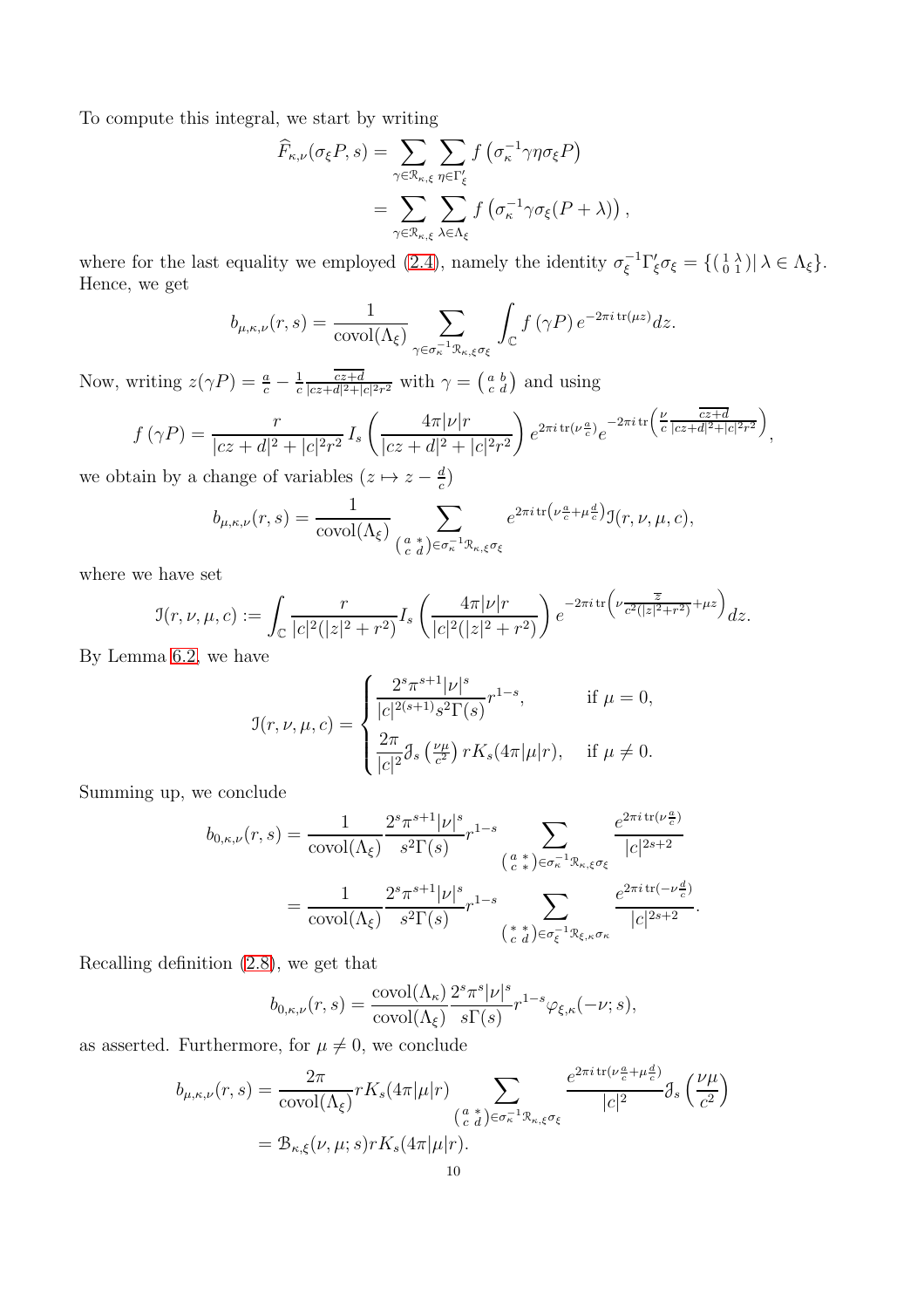<span id="page-10-0"></span>This completes the proof.  $\Box$ 

#### 4. ANALYTIC CONTINUATION

The main goal of this section is to prove the meromorphic continuation of the Green's function via its Fourier expansion. We remark here that the existence of this meromorphic continuation is well-known and follows from the spectral expansion of the Green's function (see, e.g., [\[3\]](#page-22-7), Proposition 4.6, p. 285). Here we choose a different approach as we also need precise information about the growth at the cusp  $\infty$  of this meromorphic continuation. In order to do this, we first analytically continue the Niebur–Poincaré series  $F_{\infty,\nu}(P, s)$  by using the explicit Fourier expansion given in Proposition [3.2](#page-8-2) with  $\xi = \infty$ . Before doing so, we need the following result.

<span id="page-10-1"></span>Lemma 4.1. We have the bounds

$$
|\mathcal{J}_s(z)| = \begin{cases} O\left(|z|^{\text{Re}(s)}\right), & \text{for } 0 < |z| \le 1, \\ O\left(e^{8\pi\sqrt{|z|}}|z|^{\text{Re}(s)}\right), & \text{for } |z| > 1, \end{cases}
$$

holding uniformly for s in any compact set contained in  $\text{Re}(s) > -1/2$ .

Proof. Using the asymptotic formula [\(A.15\)](#page-20-0), we conclude

$$
\mathcal{J}_s(z) \sim \frac{|4\pi^2 z|^s}{\Gamma(s+1)^2},
$$

for  $z \to 0$ . This implies the first bound. In order to obtain the second bound, we use  $(A.13)$ and get

$$
I_s(4\pi\sqrt{-z})I_s(4\pi\sqrt{-\overline{z}}) = O\left(|z|^{\text{Re}(s)}e^{8\pi \text{Re}(\sqrt{-z})}\right),
$$

for  $z \to \infty$ , Re( $z \geq 0$ . On the other hand, formula [\(A.14\)](#page-20-2) gives

$$
J_s(4\pi\sqrt{z})J_s(4\pi\sqrt{\overline{z}})=O\left(|z|^{\text{Re}(s)}e^{8\pi|\text{Im}(\sqrt{z})|}\right),\,
$$

for  $z \to \infty$ , Re( $z$ ) > 0. The second bound follows easily from these estimates. Since the used asymptotic formulas and bounds are uniform for s in any compact set contained in  $\text{Re}(s)$  $-1/2$ , we conclude that these estimates are also uniform. This completes the proof of the Lemma. Lemma.  $\Box$ 

Given  $\nu, \mu \in \mathcal{D}^{-1}$  both non zero and  $s \in \mathbb{C}$  define

$$
\mathcal{Z}(\nu,\mu;s) := \sum_{\substack{c \in \mathbb{O}_K/\{\pm 1\} \\ c \neq 0}} \frac{|\mathcal{S}(\nu,\mu,c)|}{|c|^{2+2s}},
$$

where

$$
\mathcal{S}(\nu,\mu,c) := \sum_{\substack{u,u^* \in \mathcal{O}_K/c\mathcal{O}_K \\ uu^* = 1}} e^{2\pi i \operatorname{tr}((u\nu + u^*\mu)/c)}.
$$

By using the trivial bound for  $|\mathcal{S}(\nu,\mu,c)|$ , namely  $|\mathcal{S}(\nu,\mu,c)| \leq \mathcal{N}(c) = |c|^2$ , one sees that the series  $\mathcal{Z}(\nu, \mu; s)$  converges absolutely for  $\text{Re}(s) > 1$ .

<span id="page-10-2"></span>**Lemma 4.2.** The series  $\mathcal{Z}(\nu, \mu; s)$  converges absolutely for  $\text{Re}(s) > 1/2$ . Moreover, there exists  $\alpha > 0$  such that the bound

$$
|\mathcal{Z}(\nu,\mu;s)|=O\left(\mathcal{N}(\nu\mu\mathcal{D}^2)^\alpha\right)
$$

holds uniformly for s in any compact set contained in  $\text{Re}(s) > 1/2$ .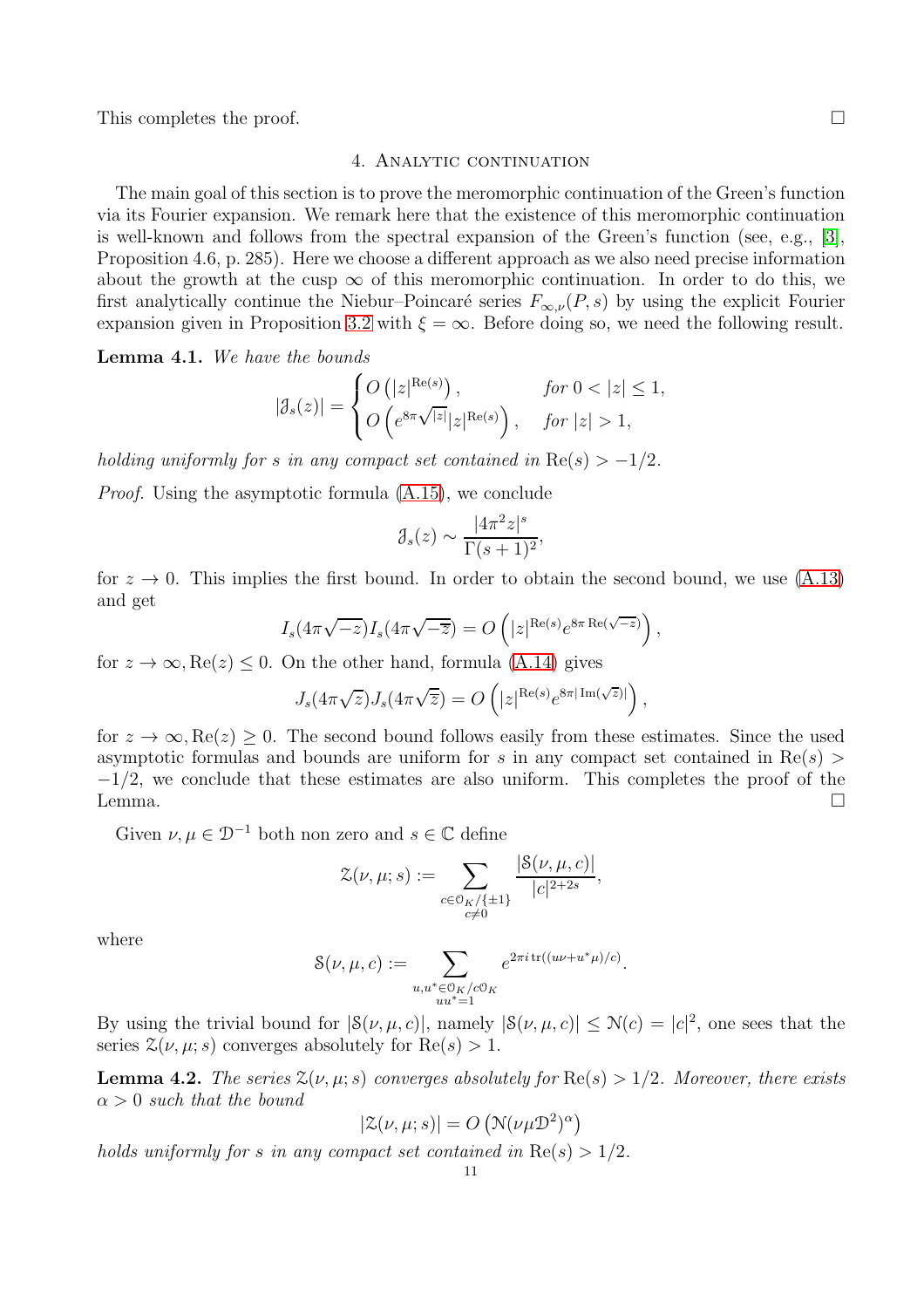Proof. This result is essentially due to Sarnak. Indeed, from the proof of Proposition 3.4 in [\[12\]](#page-22-9) we have

$$
\sum_{\substack{c \in \mathbb{O}_K/\{\pm 1\}\\c \neq 0}}\frac{|\mathcal{S}(\nu,\mu,c)|}{|c|^{2+2\sigma}} \leq \frac{|\mathbb{O}_K^{\times}|}{2}\prod_{\substack{P \subset \mathbb{O}_K\\ \nu\mu\mathbb{D}^2 \subseteq P}}\left(1-\mathcal{N}(P)^{-\sigma}\right)^{-1}\prod_{\substack{P \subset \mathbb{O}_K\\P \neq (0)}}\left(1+2\mathcal{N}(P)^{-\frac{1}{2}-\sigma}+\frac{\mathcal{N}(P)^{-2\sigma}}{1-\mathcal{N}(P)^{-\sigma}}\right),
$$

where  $\sigma = \text{Re}(s)$  and the products run over prime ideals  $P \subset \mathcal{O}_K$ . The infinite product

$$
\prod_{\substack{P \subset \mathbb{O}_K \\ P \neq (0)}} \left( 1 + 2 \mathcal{N}(P)^{-\frac{1}{2} - \sigma} + \frac{\mathcal{N}(P)^{-2\sigma}}{1 - \mathcal{N}(P)^{-\sigma}} \right)
$$

converges for  $\sigma > 1/2$ , proving the absolute convergence of  $\mathcal{Z}(\nu, \mu, s)$  for  $\text{Re}(s) > 1/2$ . On the other hand, since the function  $x \mapsto (1 - x^{-\sigma})^{-1}$  is decreasing for  $x > 1$  and  $\mathcal{N}(P) \ge 2$  for any prime ideal P, we have

$$
\prod_{\substack{P \subset \mathbb{O}_K \\ \nu \mu \mathcal{D}^2 \subseteq P}} \left(1 - \mathcal{N}(P)^{-\sigma}\right)^{-1} \le (1 - 2^{-\sigma})^{-\ell},
$$

where  $\ell$  is the number of prime ideals dividing  $\nu\mu\mathcal{D}^2$ . But  $\ell \leq 2\omega^{\#}(\mathcal{N}(\nu\mu\mathcal{D}^2))$ , where  $\omega^{\#}(n)$ is the number of prime divisors of  $n \in \mathbb{N}$ . It is known that  $\omega^{\#}(n) = O(\log(n))$ , which gives  $(1-2^{-\sigma})^{-\ell} \le N(\nu\mu\mathcal{D}^2)^{\alpha}$  for some  $\alpha > 0$  depending on  $\sigma$ . Moreover, one can choose  $\alpha > 0$  such that this bound holds uniformly for  $\sigma$  in any fixed compact set contained in  $\sigma > 1/2$ . This implies the desired bound for  $|\mathcal{Z}(\nu,\mu,s)|$ .

<span id="page-11-0"></span>**Lemma 4.3.** Let  $\nu, \mu \in \mathcal{D}^{-1}$  both non zero. Then, the series  $\mathcal{B}_{\infty,\infty}(\nu,\mu;s)$  converges absolutely for  $\text{Re}(s) > 1/2$  and the bound

$$
|\mathcal{B}_{\infty,\infty}(\nu,\mu;s)| = O\left(e^{8\pi\sqrt{|\nu\mu|}}|\nu\mu|^{\text{Re}(s)+1}\right)
$$

holds uniformly for s in any compact set contained in  $\text{Re}(s) > 1/2$ .

Proof. We start by writing

$$
\mathcal{B}_{\infty,\infty}(\nu,\mu;s) = \frac{2\pi}{\text{covol}(\mathcal{O}_K)} \sum_{\substack{c \in \mathcal{O}_K/\{\pm 1\} \\ c \neq 0}} \frac{\mathcal{S}(\nu,\mu,c)}{|c|^2} \mathcal{J}_s\left(\frac{\nu\mu}{c^2}\right).
$$

For fixed  $s \in \mathbb{C}$  with  $\text{Re}(s) > 1/2$ , Lemma [4.1](#page-10-1) gives

$$
\sum_{\substack{c \in \mathcal{O}_{K}/\{\pm 1\} \\ c \neq 0}} \left| \frac{\mathcal{S}(\nu, \mu, c)}{c^{2}} \mathcal{J}_{s} \left( \frac{\nu \mu}{c^{2}} \right) \right| = O(|\nu \mu|^{\text{Re}(s)} \sum_{|\frac{\nu \mu}{c^{2}}| \leq 1} \frac{|\mathcal{S}(\nu, \mu, c)|}{|c|^{2+2 \text{Re}(s)}} + |\nu \mu|^{\text{Re}(s)} \sum_{|\frac{\nu \mu}{c^{2}}| > 1} \frac{|\mathcal{S}(\nu, \mu, c)|}{|c|^{2+2 \text{Re}(s)}} e^{8\pi \sqrt{|\nu \mu/c^{2}|}} \right).
$$

Since

$$
\sum_{\left|\frac{\nu\mu}{c^2}\right|>1}\frac{|\mathcal{S}(\nu,\mu,c)|}{|c|^{2+2\operatorname{Re}(s)}}e^{8\pi\sqrt{|\nu\mu/c^2|}}\leq e^{8\pi\sqrt{|\nu\mu|}}\cdot\#\left\{c\in\mathbb{O}_{K}:|c|^2<|\nu\mu|\right\}=O\left(e^{8\pi\sqrt{|\nu\mu|}}|\nu\mu|\right),
$$

we have

$$
\sum_{\substack{c \in \mathcal{O}_K/\{\pm 1\} \\ c \neq 0}} \left| \frac{\mathcal{S}(\nu, \mu, c)}{c^2} \mathcal{J}_s \left( \frac{\nu \mu}{c^2} \right) \right| = O\left( |\nu \mu|^{\text{Re}(s)} \mathcal{Z}(\nu, \mu, \text{Re}(s)) + e^{8\pi \sqrt{|\nu \mu|}} |\nu \mu|^{\text{Re}(s) + 1} \right).
$$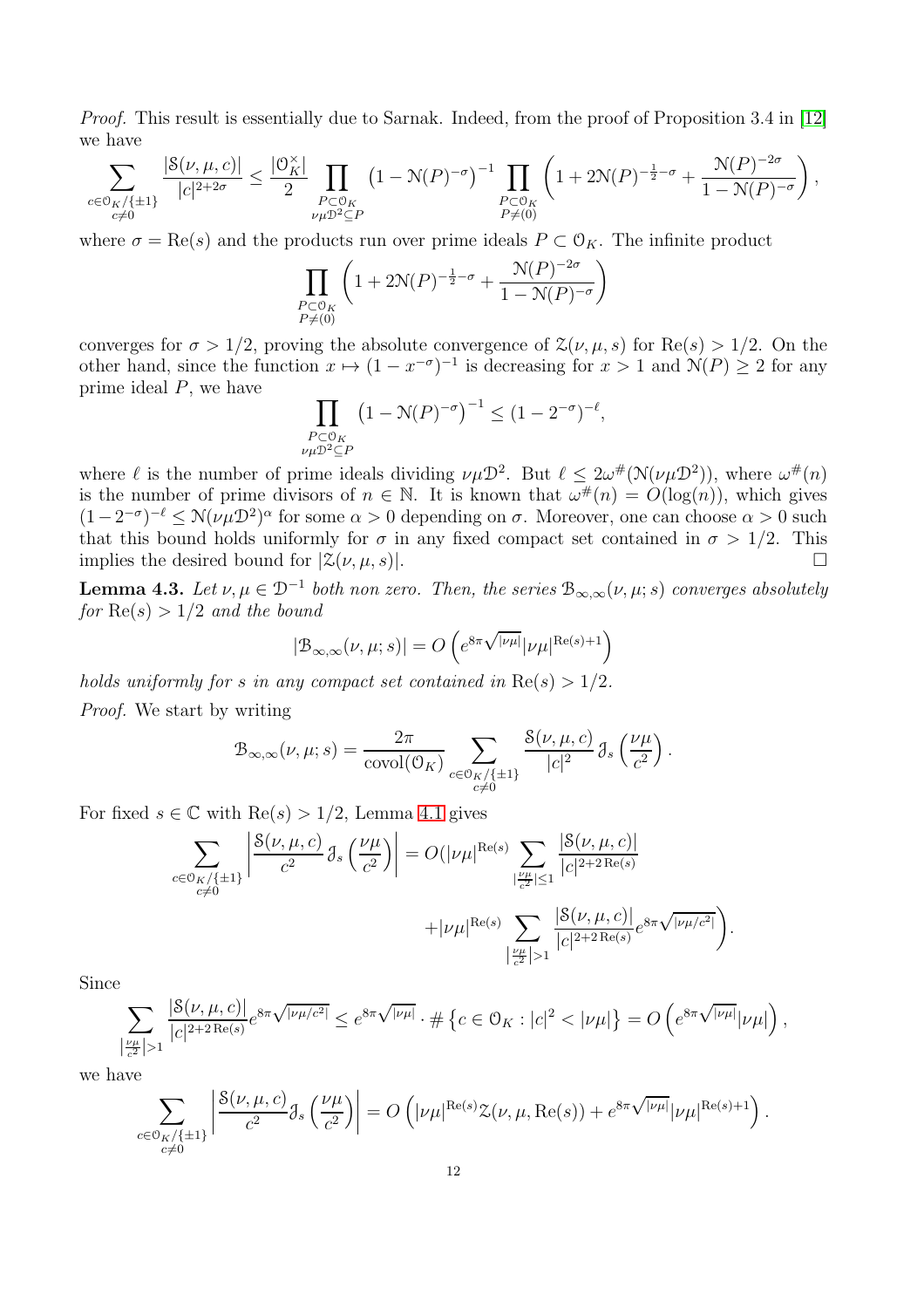This together with Lemma [4.2](#page-10-2) implies the absolute convergence of  $\mathcal{B}_{\infty,\infty}(\nu,\mu;s)$  and the desired<br>bound for  $|\mathcal{B}_{\infty,\infty}(\nu,\mu;s)|$ . This completes the proof of this Lemma. bound for  $|\mathcal{B}_{\infty,\infty}(\nu,\mu;s)|$ . This completes the proof of this Lemma.

We now give the analytic continuation of the Niebur–Poincaré series.

<span id="page-12-3"></span>**Proposition 4.4.** The Niebur–Poincaré series  $F_{\infty,\nu}(P, s)$  has an analytic continuation to  $\text{Re}(s) > 1/2$ . Moreover, for fixed  $P \in \mathbb{H}^3$  and  $\delta > 1$ , the bound

$$
F_{\infty,\nu}(P,s) = O_{P,\delta}\left(\max\left\{|\nu|^{\text{Re}(s)}e^{4\pi|\nu|r},|\nu|^{\text{Re}(s)+1}e^{\frac{4\delta\pi|\nu|}{r}}\right\}\right)
$$

holds uniformly for s in any compact set contained in  $\text{Re}(s) > 1/2$ .

Proof. By Proposition [3.2,](#page-8-2) we have

<span id="page-12-0"></span>(4.1) 
$$
F_{\infty,\nu}(P,s) = rI_s(4\pi|\nu|r) \sum_{u \in \mathcal{O}_K^{\times}/\{\pm 1\}} e^{2\pi i \operatorname{tr}(\nu u^2 z)} + \frac{(2\pi|\nu|)^s}{s\Gamma(s)} r^{1-s} \varphi_{\infty,\infty}(-\nu;s)
$$

$$
+ \sum_{\substack{\mu \in \Lambda_{\xi}^* \\ \mu \neq 0}} \mathcal{B}_{\infty,\infty}(\nu,\mu;s) rK_s(4\pi|\mu|r) e^{2\pi i \operatorname{tr}(\mu z)}.
$$

For s in a fixed compact set in  $\text{Re}(s) > 1/2$  we have, by Lemma [4.3](#page-11-0) and [\(A.12\)](#page-20-3), the bound

$$
\sum_{\substack{\mu \in \Lambda_{\xi}^* \\ \mu \neq 0}} |\mathcal{B}_{\infty,\infty}(\nu,\mu;s) r K_s(4\pi|\mu|r)| = O\bigg(\sqrt{r}|\nu|^{\sigma+1} \sum_{\substack{\mu \in \mathcal{D}^{-1} \\ \mu \neq 0}} |\mu|^{\sigma+1/2} e^{8\pi \sqrt{|\nu||\mu|}} e^{-4\pi|\mu|r}\bigg),
$$

where  $\sigma = \text{Re}(s)$ . The inequality

<span id="page-12-2"></span>
$$
e^{8\pi \sqrt{|\nu||\mu|}} e^{-4\pi |\mu| r} \leq e^{\frac{4\delta |\nu|\pi}{r}} e^{-\pi (1-\delta^{-1})|\mu| r},
$$

which holds for  $\delta > 1$ , gives

<span id="page-12-1"></span>
$$
(4.2) \qquad \sum_{\substack{\mu \in \Lambda_{\xi}^{*} \\ \mu \neq 0}} |\mathcal{B}_{\infty,\infty}(\nu,\mu;s) r K_{s}(4\pi|\mu|r)| = O_{s}\bigg(\sqrt{r}|\nu|^{\sigma+1} e^{\frac{4\delta|\nu|\pi}{r}} \sum_{\substack{\mu \in \mathcal{D}^{-1} \\ \mu \neq 0}} |\mu|^{\sigma+1/2} e^{-\pi(1-\delta^{-1})|\mu|r}\bigg).
$$

In particular, the series on the left hand side converges. This, together with the Fourier ex-pansion [\(4.1\)](#page-12-0) and the analytic continuation of  $\varphi_{\infty,\infty}(-\nu;s)$ , give the analytic continuation of  $F_{\infty,\nu}(P,s)$ . Now, by the asymptotic bound [\(A.13\)](#page-20-1), we have

(4.3) 
$$
rI_s(4\pi|\nu|r) = O\left(r^{\text{Re}(s)+1}|\nu|^{\text{Re}(s)}e^{4\pi|\nu|r}\right).
$$

On the other hand, as mentioned in the Introduction, the function  $\varphi_{\infty,\infty}(-\nu; s)$  can be expressed in terms of certain generalized divisors sums and it therefore has at most polynomial growth with respect to |v|, uniformly for s in any fixed compact set contained in Re(s) > 0. This, together with [\(4.2\)](#page-12-1) and [\(4.3\)](#page-12-2), gives the result on the growth of  $|F_{\infty,\nu}(P,s)|$ . This completes the proposition. proof of the Proposition.

We can now state the existence of the meromorphic continuation of  $G_s(P,Q)$  together with precise information about its growth at the cusp  $\infty$ .

**Theorem 4.5.** For fixed  $P, Q \in \mathbb{H}^3$  with  $r = r(P) > \max\{r(Q), r(Q)^{-1}\}\$ , the automorphic Green's function  $G_s(P,Q)$  has an analytic continuation to  $\text{Re}(s) > 1/2$ ,  $s \neq 1$ , with a simple pole at  $s = 1$ . Moreover, we have

<span id="page-12-4"></span>(4.4) 
$$
\lim_{s \to 1} \left( G_s(P,Q) - \frac{1}{\text{covol}(\mathcal{O}_K)} E_\infty(Q,s) \right) = -\frac{1 + \log(r)}{\text{vol}(X)} + o(1),
$$

as  $r \to \infty$ .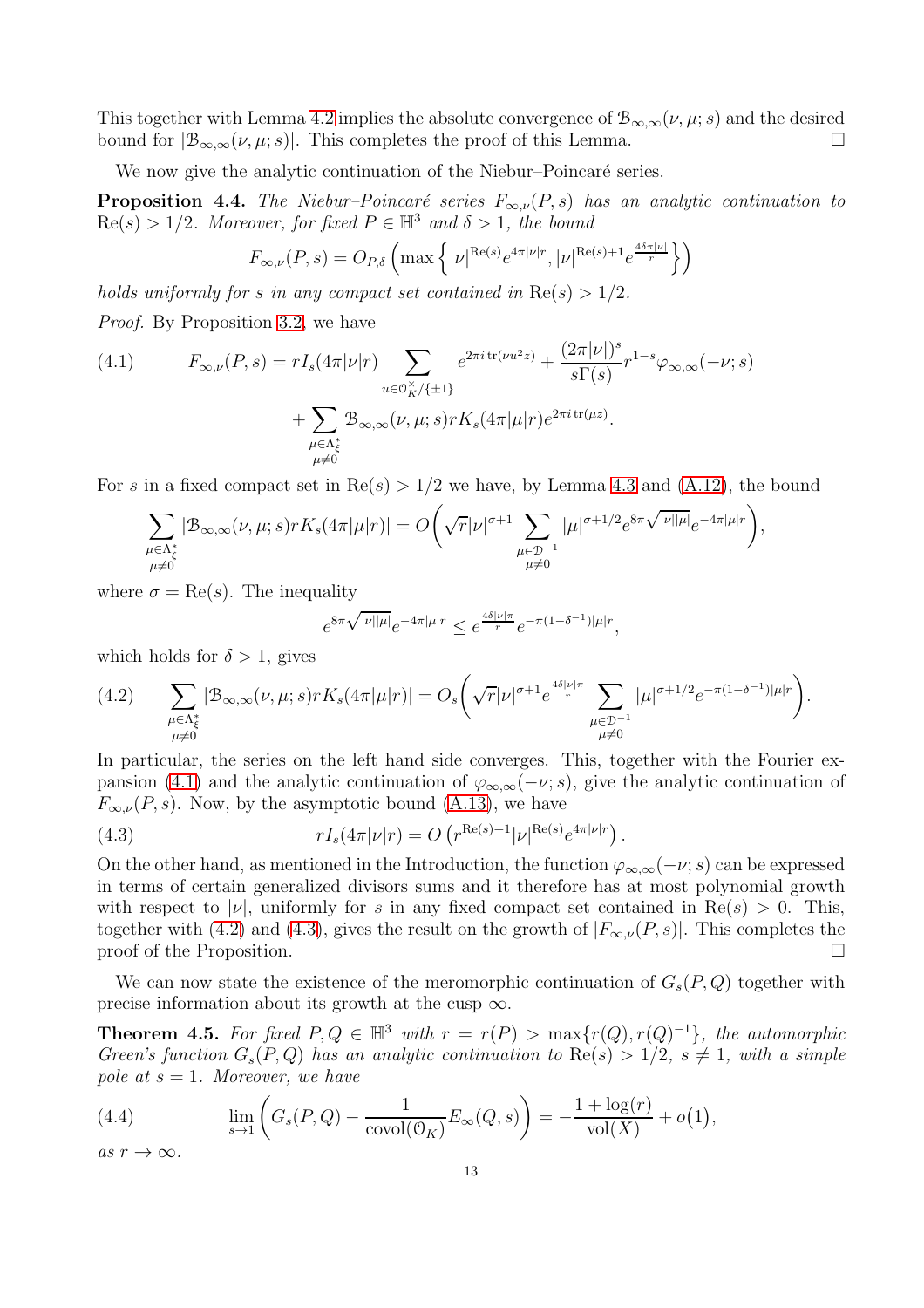Note that the analyticity of  $G_s(P,Q)$  for  $\text{Re}(s) > \frac{1}{2}$  $\frac{1}{2}$ ,  $s \neq 1$ , is equivalent to Sarnak's lower bound for the first "exceptional" discrete eigenvalue of the Laplacian on  $X$  ([\[12\]](#page-22-9), Theorem 3.1).

*Proof.* Let  $P, Q \in \mathbb{H}^3$  and assume that  $r = r(P) > \max\{r(Q), r(Q)^{-1}\}\$ . By Theorem [3.1,](#page-6-1) we have

$$
G_s(P,Q) = \frac{1}{\text{covol}(\mathcal{O}_K)} \bigg( \frac{r^{1-s}}{s} E_\infty(Q,s) + 2 \sum_{\substack{\mu \in \mathcal{D}^{-1} \\ \mu \neq 0}} F_{\infty,-\mu}(Q,s) \, r K_s(4\pi|\mu|r) e^{2\pi i \, \text{tr}(\mu z)} \bigg).
$$

By Proposition [4.4,](#page-12-3) together with the asymptotic bound [\(A.12\)](#page-20-3), we have

$$
\sum_{\substack{\mu \in \mathcal{D}^{-1} \\ \mu \neq 0}} |F_{\infty, -\mu}(Q, s) \, rK_s(4\pi|\mu|r)| = O_{Q, \delta}\bigg(\sqrt{r} \sum_{\substack{\mu \in \mathcal{D}^{-1} \\ \mu \neq 0}} |\mu|^{\text{Re}(s) - \frac{1}{2}} e^{-4\pi|\mu|r} \max\left\{e^{4\pi|\mu|r(Q)}, |\mu|e^{\frac{4\delta \pi|\mu|}{r(Q)}}\right\}\bigg)
$$

for any  $\delta > 1$ , uniformly for s in any compact set contained in Re(s)  $> 1/2$ . Choosing  $\delta$  such that  $r > \max\{r(Q), \delta r(Q)^{-1}\}\$  we conclude that the series on the left hand side is convergent. This proves that  $G_s(P,Q)$  has a meromorphic continuation to  $Re(s) > 1/2$  having poles only where  $E_{\infty}(P, s)$  has poles, in which case the multiplicities also agree. Since  $E_{\infty}(P, s)$  admits an analytic continuation to  $\text{Re}(s) > 0$ ,  $s \neq 1$ , with a simple pole at  $s = 1$ , we conclude the same for  $G_s(P,Q)$ . Now, we note that the above computations also give

<span id="page-13-2"></span>(4.5) 
$$
\lim_{s \to 1} \left( G_s(P,Q) - \frac{r^{1-s}}{\text{covol}(\mathcal{O}_K)s} E_\infty(Q,s) \right) = o(1),
$$

as  $r \to \infty$ . A straight-forward computation using [\(1.3\)](#page-2-2) gives

<span id="page-13-3"></span>(4.6) 
$$
\lim_{s \to 1} \left( \frac{r^{1-s}}{\text{covol}(\mathcal{O}_K)s} E_{\infty}(Q, s) - \frac{1}{\text{covol}(\mathcal{O}_K)} E_{\infty}(Q, s) \right) = -\frac{1 + \log(r)}{\text{vol}(X)}.
$$

<span id="page-13-0"></span>Formula [\(4.4\)](#page-12-4) follows by combining [\(4.5\)](#page-13-2) with [\(4.6\)](#page-13-3). This completes the proof of the Theorem.  $\Box$ 

#### 5. Proof of the main theorem

To prove our main theorem, we first introduce a building block for the class of functions in A. More precisely, for  $P, Q \in \mathbb{H}^3$  with  $P \neq \gamma Q$  for any  $\gamma \in \Gamma$ , we define

<span id="page-13-1"></span>(5.1) 
$$
\mathcal{L}(P,Q) := \lim_{s \to 1} \left( G_s(P,Q) - \frac{1}{\text{covol}(\mathcal{O}_K)} \Big( E_\infty(Q,s) + E_\infty(P,s) - \varphi_{\infty,\infty}(0;s) \Big) \right).
$$

Recalling  $(2.12)$  and  $(2.10)$ , the above limit exists. This function can be seen as the analogue of  $\log |j(\tau_1) - j(\tau_2)|$  (see Proposition 5.1 in [\[7\]](#page-22-11)). The next lemma summarizes the properties of the function  $\mathcal{L}(P,Q)$ .

**Lemma 5.1.** The function  $\mathcal{L}(P,Q)$  satisfies the following properties:

- (L1) The function  $\mathcal{L}(P,Q)$  is Γ-invariant in each variable and can therefore be considered as a function on  $X \times X$ . Moreover, we have  $\mathcal{L}(P,Q) = \mathcal{L}(Q,P)$ .
- (L2) For fixed  $Q \in X$ , we have a singularity of the form

$$
\mathcal{L}(P,Q) = \frac{\nu(Q)}{2\pi} \frac{r(Q)}{\|P-Q\|} + O_Q(1),
$$

as  $P \to Q$ , and the function  $P \mapsto \mathcal{L}(P, Q)$  is smooth at any point  $P \in X$  with  $P \neq Q$ . (L3) For  $P, Q \in X$  with  $P \neq Q$ , we have  $\Delta_P \mathcal{L}(P, Q) = 0$ .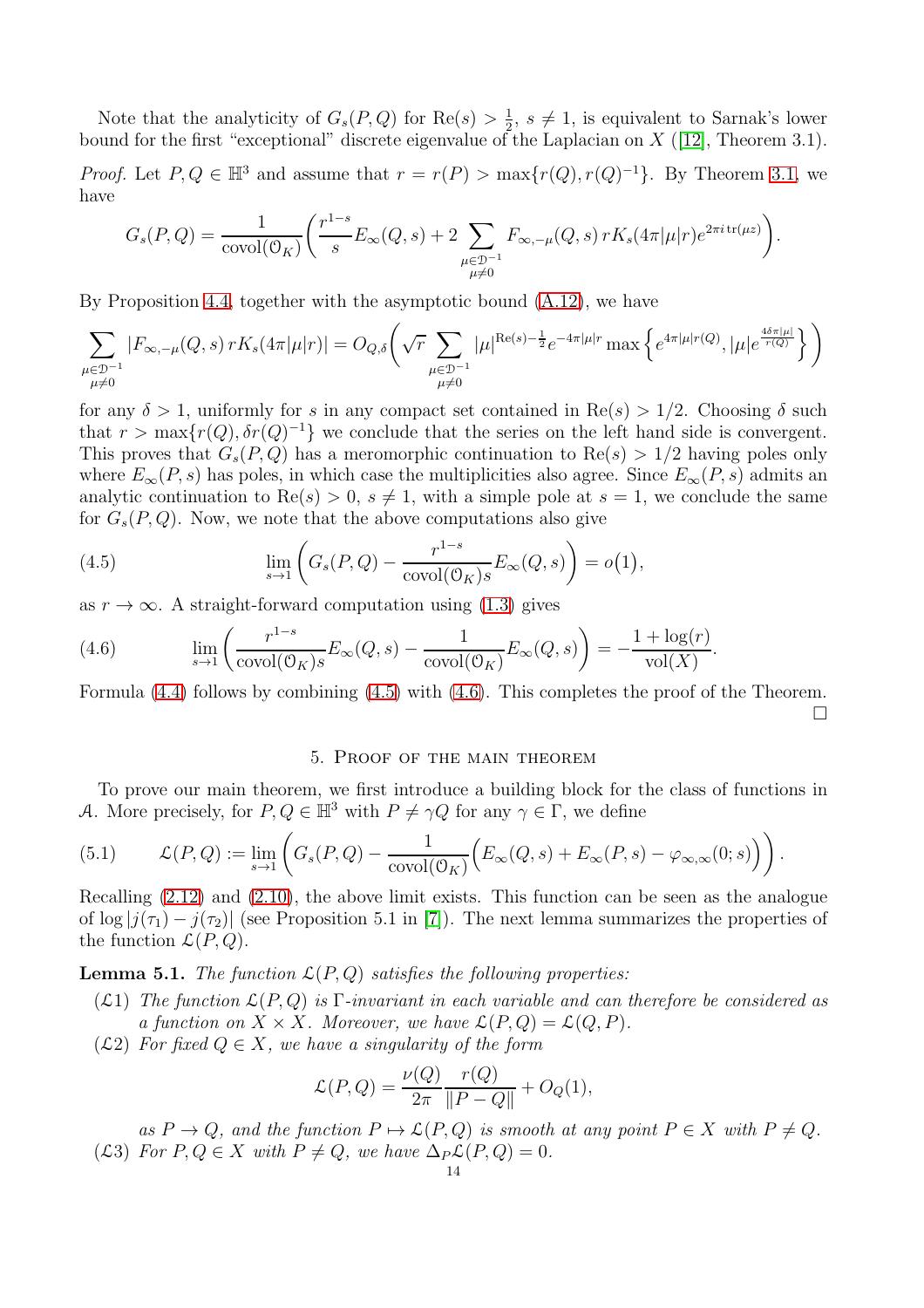$(\mathcal{L}4)$  For fixed  $Q \in X$ , we have

$$
\mathcal{L}(P,Q) = -\frac{1}{\text{vol}(X)} - \frac{|\mathcal{O}_K^{\times}|}{2 \text{ covol}(\mathcal{O}_K)} r^2 + o(1),
$$

as  $r = r(P) \rightarrow \infty$ .

*Proof.* Properties  $(\mathcal{L}1)$ ,  $(\mathcal{L}2)$ , and  $(\mathcal{L}3)$  follow from properties  $(G1)$ ,  $(G2)$ , and  $(G3)$  of the Green's function  $G_s(P,Q)$  together with the equality

$$
\frac{1}{d(P,Q)} = \frac{r(Q)}{\|P-Q\|} + O_Q(1),
$$

as  $P \to Q$ . In order to prove property (L4), we consider the Fourier expansion [\(2.7\)](#page-5-4) of  $E_{\infty}(P, s)$ , namely the equality

$$
E_{\infty}(P,s) = \frac{|\mathcal{O}_K^{\times}|}{2} r^{1+s} + \varphi_{\infty,\infty}(0;s) r^{1-s} + \frac{2^{1+s}\pi^s}{\Gamma(s)} \sum_{\substack{\mu \in \mathcal{D}^{-1} \\ \mu \neq 0}} |\mu|^s \varphi_{\infty,\infty}(\mu;s) r K_s(4\pi|\mu|r) e^{2\pi i \text{tr}(\mu z)},
$$

where we employed the identity  $[\Gamma_{\infty} : \Gamma'_{\infty}] = |0_K^{\times}|/2$ . A straight-forward computation using  $(2.10)$  gives

$$
\lim_{s \to 1} \varphi_{\infty,\infty}(0; s)(r^{1-s} - 1) = -\frac{\text{covol}(\mathcal{O}_K)}{\text{vol}(X)} \log(r).
$$

Since  $|\varphi_{\infty,\infty}(\mu;1)|$  is of at most polynomial growth in  $|\mu|$  and  $K_1(r)$  has exponential decay as  $r \to \infty$ , we therefore get

$$
\lim_{s \to 1} \left( E_{\infty}(P, s) - \varphi_{\infty, \infty}(0; s) \right) = \frac{|\mathcal{O}_K^{\times}|}{2} r^2 - \frac{\text{covol}(\mathcal{O}_K)}{\text{vol}(X)} \log(r) + o(1),
$$

as  $r \to \infty$ . Property (L4) now follows from this together with [\(4.4\)](#page-12-4). This completes the proof of the Lemma. of the Lemma.

The function  $\mathcal{L}(P,Q)$  is a building block for functions in A. More precisely, we have the following proposition which can be seen as an analogue of [\(1.1\)](#page-0-0).

<span id="page-14-0"></span>**Proposition 5.2.** Let  $F : \mathbb{H}^3 \to \mathbb{R} \cup \{\infty\}$  be in A, the class of functions satisfying  $(A1)$ – $(A4)$ . Then, the limit  $F(\infty) := \lim_{r \to \infty} F(P)$  exists and we have the equality

$$
F(P) = F(\infty) + 2\pi \sum_{\ell=1}^{m} c_{\ell} \mathcal{L}(P, Q_{\ell}),
$$

for any  $P \in X$  with  $P \neq Q_{\ell}$ , for  $\ell = 1, \ldots, m$ .

*Proof.* Let us define  $F(P)$ , for  $P \in X$  with  $P \neq Q_{\ell}$ , for  $\ell = 1, \ldots, m$ , by

$$
\widetilde{F}(P) = F(P) - 2\pi \sum_{\ell=1}^{m} c_{\ell} \mathcal{L}(P, Q_{\ell}).
$$

By properties (A3) and (L3), we have that  $\Delta F(\mathcal{P}) = 0$  for  $P \neq Q_{\ell}, \ell = 1, \ldots, m$ . On the other hand, properties (A2) and ( $\mathcal{L}2$ ) imply that  $\widetilde{F}(P)$  is locally bounded around any point in X. This implies that  $\widetilde{F}(P)$  extends to a smooth function  $\widetilde{F}: X \to \mathbb{R}$  satisfying  $\Delta \widetilde{F}(P) = 0$ everywhere. Indeed, by taking geodesic normal coordinates around any point, one can reduce the problem to the case where  $F(P)$  is a harmonic function with respect to the euclidean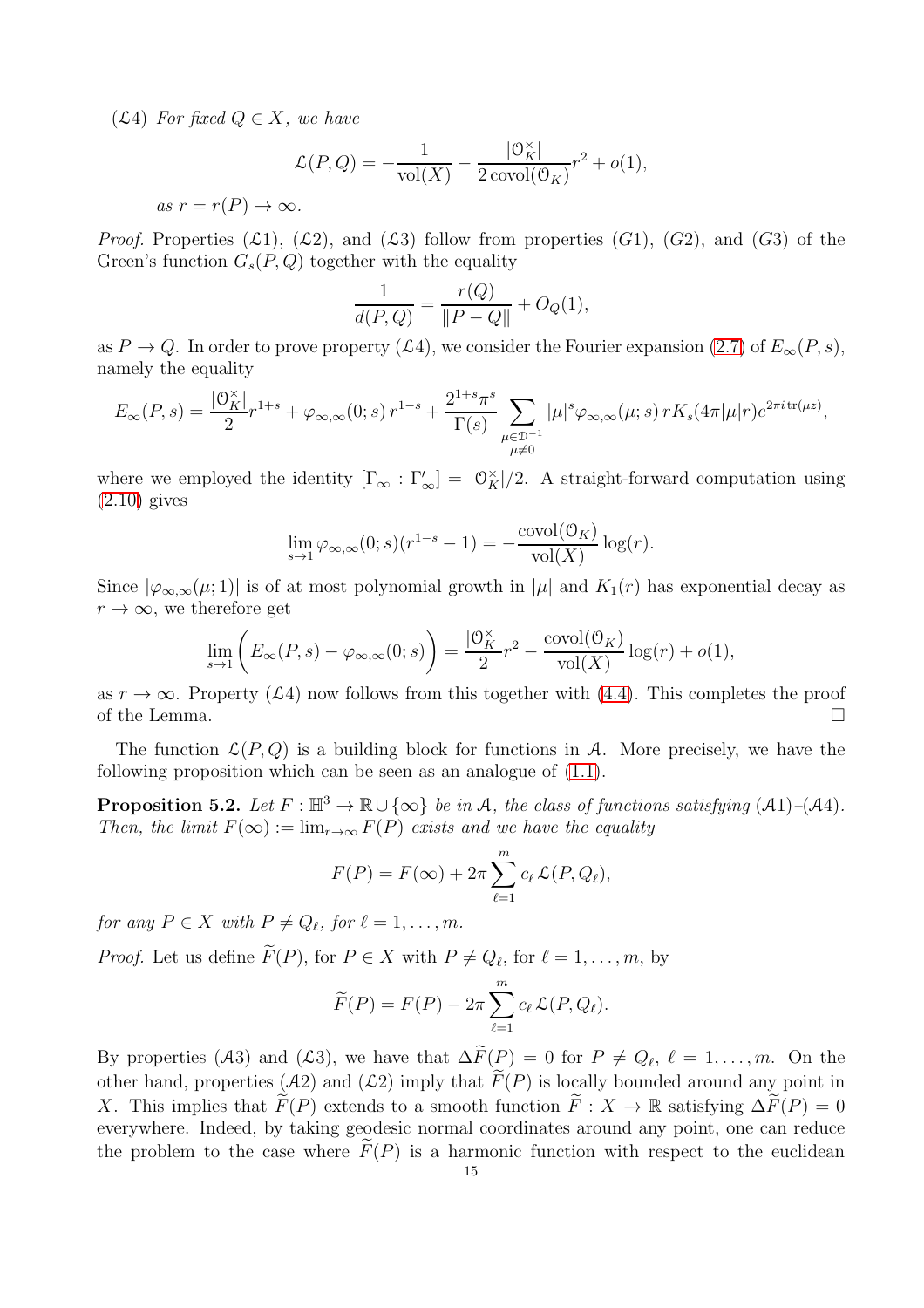Laplacian, at least locally. The existence of the harmonic extension of  $\widetilde{F}(P)$  then follows from Theorem 2.3 in [\[2\]](#page-22-12). Using  $\sum_{\ell=1}^{m} c_{\ell} = 0$ , we note that

$$
\sum_{\ell=1}^{m} c_{\ell} \mathcal{L}(P, Q_{\ell}) = \sum_{\ell=1}^{m} c_{\ell} \lim_{s \to 1} \left( G_s(P, Q_{\ell}) - \frac{1}{\text{covol}(O_K)} E_{\infty}(Q_{\ell}, s) \right)
$$
  
= 
$$
\sum_{\ell=1}^{m} c_{\ell} \lim_{s \to 1} \left( G_s(P, Q_{\ell}) - \frac{2}{\text{vol}(X)(s^2 - 1)} \right)
$$
  
+ 
$$
\sum_{\ell=1}^{m} c_{\ell} \lim_{s \to 1} \left( \frac{2}{\text{vol}(X)(s^2 - 1)} - \frac{1}{\text{covol}(O_K)} E_{\infty}(Q_{\ell}, s) \right)
$$
  
= 
$$
\sum_{\ell=1}^{m} c_{\ell} \lim_{s \to 1} \left( G_s(P, Q_{\ell}) - \frac{2}{\text{vol}(X)(s^2 - 1)} \right) + \frac{1}{\text{vol}(X)} \sum_{\ell=1}^{m} c_{\ell} \log(\eta_{\infty}(Q_{\ell}) r_{\ell}).
$$

As mentioned in Section [2.4,](#page-6-3) the function

$$
P \mapsto \lim_{s \to 1} \left( G_s(P, Q_\ell) - \frac{2}{\text{vol}(X)(s^2 - 1)} \right)
$$

is square-integrable on X, for fixed  $Q_{\ell}$ . This implies that the function

$$
P \mapsto \sum_{\ell=1}^m c_\ell \mathcal{L}(P, Q_\ell)
$$

is also square-integrable. By property (A4), we conclude that  $\widetilde{F}(P)$  is square-integrable over X. By Theorem  $\widetilde{4.1.8}$  in  $\widetilde{3}$ , p. 140, we know that any smooth, harmonic, square-integrable function on X is constant. We conclude that  $\tilde{F}(P)$  is constant. Finally, using ( $\mathcal{L}4$ ) together with  $\sum_{\ell=1}^{m} c_{\ell} = 0$ , we have

$$
\sum_{\ell=1}^m c_\ell \mathcal{L}(P,Q_\ell) = o(1),
$$

as  $r \to \infty$ . We conclude that  $\widetilde{F}(P) = F(\infty)$ . This proves the result.

We now prove our main theorem.

Proof of Theorem [1.2.](#page-2-1) Let  $F : \mathbb{H}^3 \to \mathbb{R} \cup {\infty}$  be a function in the class A satisfying the properties  $(A1)$ – $(A4)$ . By Proposition [5.2](#page-14-0) we have

$$
\frac{1}{\text{vol}(X)} \int_X F(P) d\mu(P) = F(\infty) + \frac{2\pi}{\text{vol}(X)} \int_X \sum_{\ell=1}^m c_\ell \mathcal{L}(P, Q_\ell) d\mu(P).
$$

Since  $\sum_{\ell} c_{\ell} = 0$ , we have

$$
\int_{X} \sum_{\ell=1}^{m} c_{\ell} \mathcal{L}(P, Q_{\ell}) d\mu(P) = \int_{X} \lim_{s \to 1} \sum_{\ell=1}^{m} c_{\ell} \left( G_{s}(P, Q_{\ell}) - \frac{1}{\text{covol}(\mathcal{O}_{K})} E_{\infty}(Q_{\ell}, s) \right) d\mu(P)
$$
  
= 
$$
\int_{X} \sum_{\ell=1}^{m} c_{\ell} \lim_{s \to 1} \left( G_{s}(P, Q_{\ell}) - \frac{2}{\text{vol}(X)(s^{2} - 1)} \right) d\mu(P)
$$
  
+ 
$$
\int_{X} \sum_{\ell=1}^{m} c_{\ell} \lim_{s \to 1} \left( \frac{2}{\text{vol}(X)(s^{2} - 1)} - \frac{1}{\text{covol}(\mathcal{O}_{K})} E_{\infty}(Q_{\ell}, s) \right) d\mu(P).
$$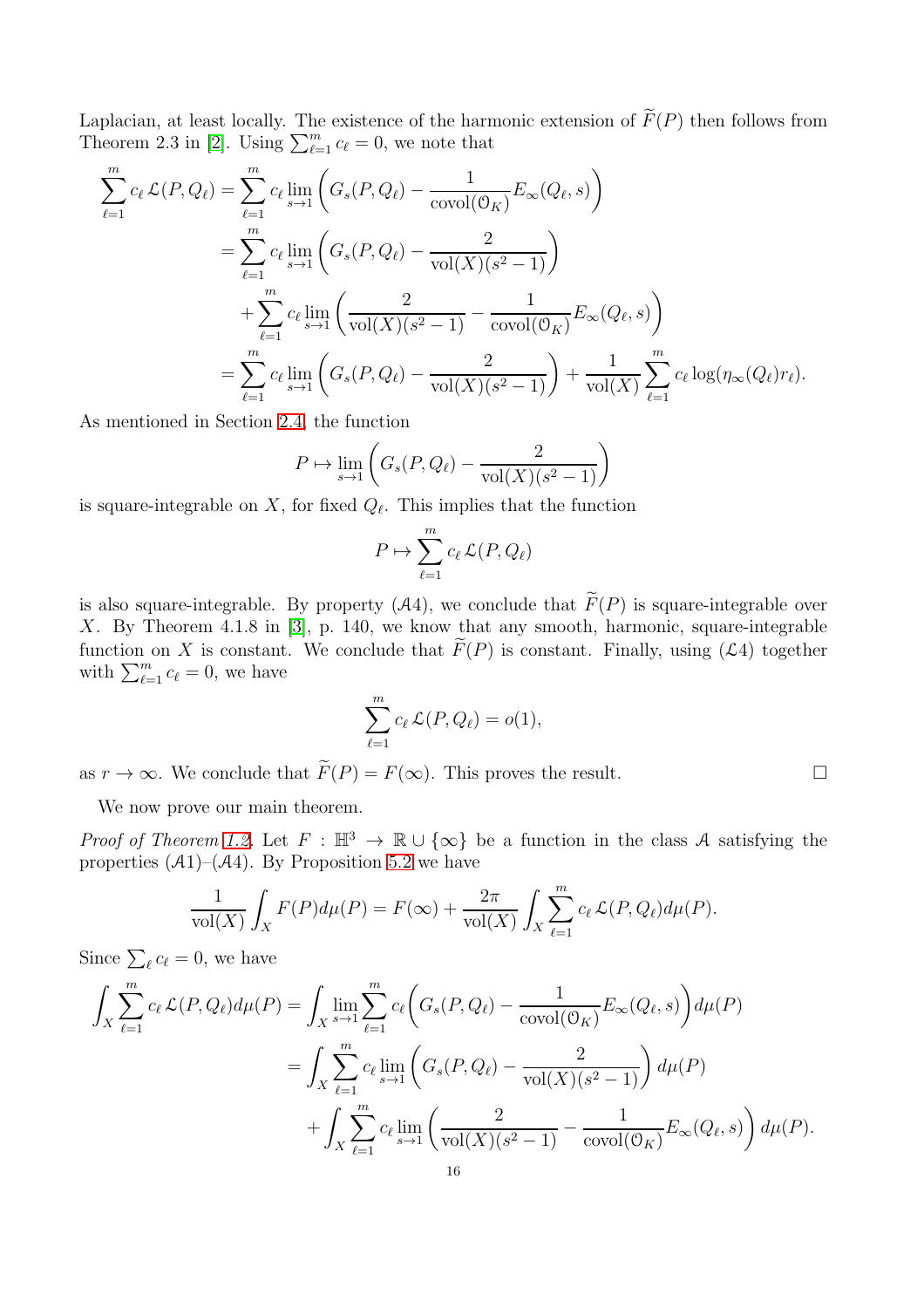Using  $(2.13)$  and  $(1.4)$ , we obtain

$$
\int_X \sum_{\ell=1}^m c_\ell \mathcal{L}(P, Q_\ell) d\mu(P) = \lim_{s \to 1} \sum_{\ell=1}^m c_\ell \left( \frac{2}{s^2 - 1} - \frac{\text{vol}(X)}{\text{covol}(\mathcal{O}_K)} E_\infty(Q_\ell, s) \right)
$$

$$
= \sum_{\ell=1}^m c_\ell \log(\eta_\infty(Q_\ell) r_\ell).
$$

<span id="page-16-0"></span>This completes the proof of Theorem [1.2.](#page-2-1)

#### 6. Technical lemmas

In this section we prove two lemmas that were used in Section [3](#page-6-0) for the computation of the Fourier coefficients of the Green's function and of the Niebur–Poincaré series.

<span id="page-16-1"></span>**Lemma 6.1.** For  $\mu, s \in \mathbb{C}$  with  $\text{Re}(s) > 0$  and  $r > \tilde{r} > 0$ , let

$$
I_{\mu,s}(r,\tilde{r}) := \int\limits_{\mathbb{C}} \varphi_s \left( \frac{|z|^2 + r^2 + \tilde{r}^2}{2r\tilde{r}} \right) e^{-2\pi i \operatorname{tr}(\mu z)} dz
$$

with  $\varphi_s(t) = (t + \sqrt{t^2 - 1})^{-s} (t^2 - 1)^{-1/2}$ . Then, we have

$$
I_{\mu,s}(r,\tilde{r}) = \begin{cases} 2\pi s^{-1}r^{1-s}\tilde{r}^{s+1}, & \text{if } \mu = 0, \\ 4\pi r\tilde{r}K_s(4\pi|\nu|r)I_s(4\pi|\nu|\tilde{r}), & \text{if } \mu \neq 0. \end{cases}
$$

*Proof.* Using polar coordinates  $z = \rho e^{i\theta}$ , we get

$$
I_{\mu,s}(r,\tilde{r}) = \int_0^{2\pi} \int_0^{\infty} \varphi_s \left(\frac{\rho^2 + r^2 + \tilde{r}^2}{2r\tilde{r}}\right) e^{-2\pi i \rho \operatorname{tr}(\mu e^{i\theta})} \rho \, d\rho d\theta.
$$

Letting  $t = \rho^2$  and  $f(t) := (t + r^2 + \tilde{r}^2)/2r\tilde{r}$ , we have

$$
I_{0,s}(r,\tilde{r}) = \pi \int_0^\infty \varphi_s\left(f(t)\right) dt = -\frac{2\pi r \tilde{r}}{s} \left[ \left(f(t) + \sqrt{f(t)^2 - 1} \right)^{-s} \right]_{t=0}^{t=\infty} = \frac{2\pi}{s} r^{1-s} \tilde{r}^{s+1},
$$

where we have used that  $r > \tilde{r}$ . This proves the first formula. For  $\mu \neq 0$ , we write  $\mu = |\mu|e^{i\alpha}$ and get

$$
\int_0^{2\pi} e^{-2\pi i \rho \operatorname{tr}(\mu e^{i\theta})} d\theta = \int_0^{2\pi} e^{-4\pi i \rho |\mu| \sin(\theta)} d\theta = 2\pi J_0(4\pi |\mu|\rho),
$$

by using formula [\(A.1\)](#page-19-0). Replacing this in the above formula for  $I_{\mu,s}(r,\tilde{r})$  and making the change of variables  $t = \rho^2/r^2$ , we get

$$
I_{\mu,s}(r,\tilde{r}) = \pi r^2 \int_0^\infty \varphi_s \left( \frac{r}{2\tilde{r}} \left( t + 1 + \frac{\tilde{r}^2}{r^2} \right) \right) J_0(4\pi |\mu| r \sqrt{t}) dt.
$$

Using formula [\(A.10\)](#page-20-4), we have

$$
\varphi_s(b/a) = a \int_0^\infty I_s(au)e^{-bu} du,
$$

for  $b > a > 0$ . Using this identity with  $a = 2\tilde{r}/r$  and  $b = t + 1 + \frac{\tilde{r}^2}{r^2}$  $\frac{r^2}{r^2}$ , we get

$$
I_{\mu,s}(r,\tilde{r}) = 2\pi r\tilde{r} \int_0^\infty I_s\left(\frac{2\tilde{r}u}{r}\right) e^{-\left(1+\frac{\tilde{r}^2}{r^2}\right)u} \int_0^\infty J_0(4\pi|\mu|r\sqrt{t})e^{-tu}dtdu.
$$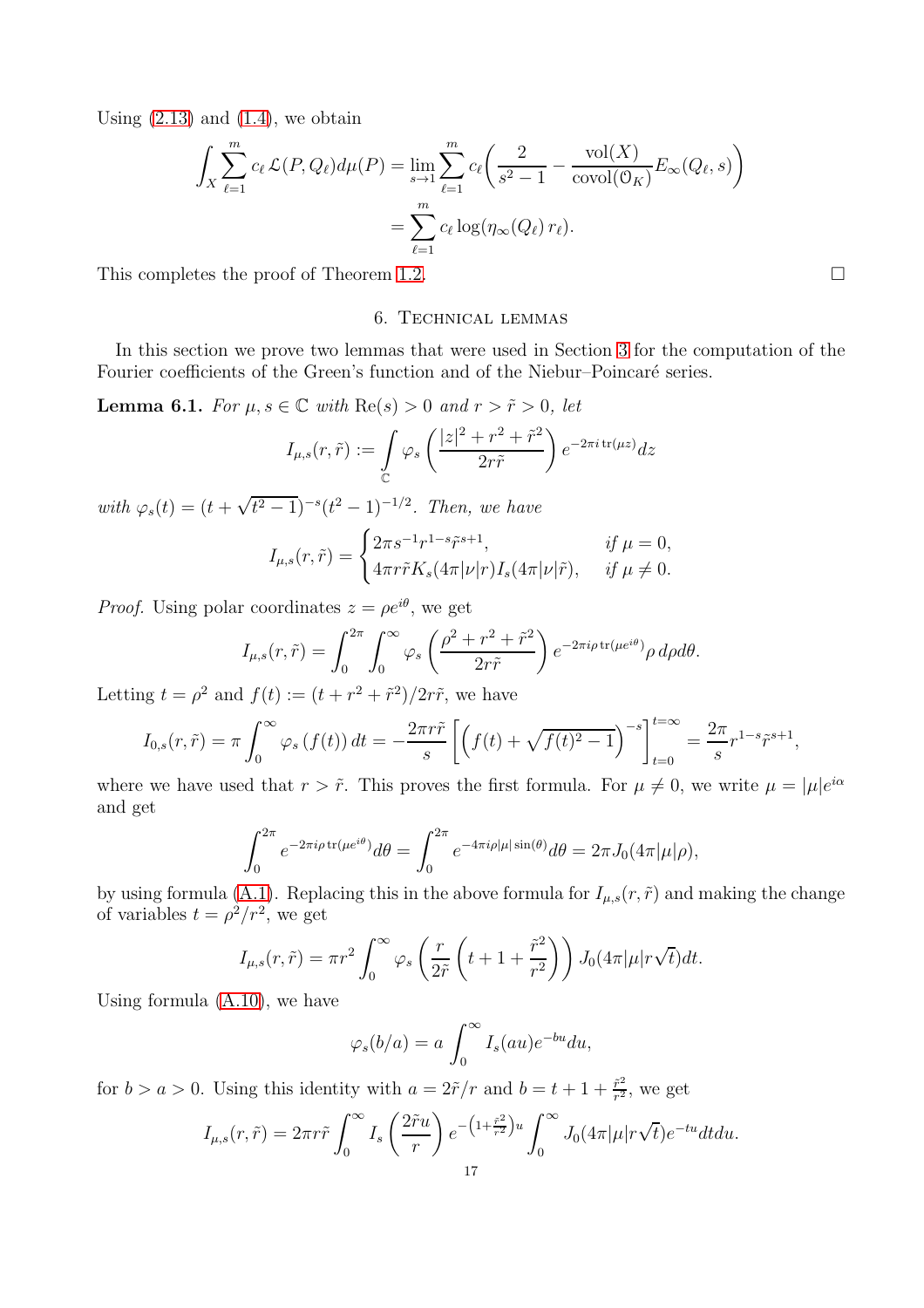Formula [\(A.2\)](#page-19-1) with  $a = u$  and  $b = 4\pi |\mu| r$  yields

$$
I_{\mu,s}(r,\tilde{r}) = 2\pi r \tilde{r} \int_0^\infty I_s\left(\frac{2\tilde{r}u}{r}\right) e^{-\left(1+\frac{\tilde{r}^2}{r^2}\right)u} e^{-4\pi^2|\mu|^2 r^2/u} \frac{du}{u}.
$$

Next, we make the change of variables  $t = 8\pi^2 |\mu|^2 r^2/u$  and we get

$$
I_{\mu,s}(r,\tilde{r}) = 2\pi r \tilde{r} \int_0^\infty I_s\left(\frac{ab}{t}\right) e^{-\frac{a^2+b^2}{2t}} e^{-t/2} \frac{dt}{t},
$$

with  $a = 4\pi |\mu|r$  and  $b = 4\pi |\mu|\tilde{r}$ . Observing that  $a > b > 0$  and using [\(A.3\)](#page-19-2) we conclude

$$
I_{\mu,s}(r,\tilde{r}) = 4\pi r \tilde{r} K_s(a) I_s(b).
$$

This completes the proof of the Lemma.  $\Box$ 

<span id="page-17-0"></span>**Lemma 6.2.** For  $\nu, \mu, c \in \mathbb{C}$  with  $\nu, c$  both non zero,  $r > 0$ , and  $s \in \mathbb{C}$  with  $\text{Re}(s) > 0$ , put

$$
\mathcal{I}(r,\nu,\mu,c) = \int_{\mathbb{C}} \frac{r}{|c|^2(|z|^2 + r^2)} I_s\left(\frac{4\pi|\nu|r}{|c|^2(|z|^2 + r^2)}\right) e^{-2\pi i \operatorname{tr}\left(\nu \frac{z}{c^2(|z|^2 + r^2)} + \mu z\right)} dz.
$$

Then, we have

$$
\mathfrak{I}(r,\nu,\mu,c) = \begin{cases} \frac{\pi^{1+s}2^s|\nu|^s}{|c|^{2(1+s)}s\Gamma(1+s)} r^{1-s}, & \text{if } \mu = 0, \\ \frac{2\pi}{|c|^2} r K_s(4\pi|\mu|r) \mathfrak{J}_s\left(\frac{\nu\mu}{c^2}\right), & \text{if } \mu \neq 0, \end{cases}
$$

where  $\mathcal{J}_s(z)$  is given in [\(3.1\)](#page-8-0).

*Proof.* We start with the case  $\mu = 0$ . Using polar coordinates  $z = \rho e^{i\theta}$ , we get

$$
\mathcal{I}(r,\nu,0,c) = \frac{r}{|c|^2} \int_0^\infty \int_0^{2\pi} \frac{\rho}{\rho^2 + r^2} I_s \left( \frac{4\pi |\nu| r}{|c|^2 (\rho^2 + r^2)} \right) e^{-\frac{4\pi i |\nu| \rho}{|c|^2 (\rho^2 + r^2)}} \cos(\theta) d\theta d\rho.
$$

Using formula [\(A.1\)](#page-19-0) and making the change of variables  $\xi = \rho/r$ , we get

$$
\mathcal{I}(r,\nu,0,c) = \frac{2\pi r}{|c|^2} \int_0^\infty \frac{\xi}{\xi^2 + 1} I_s\left(\frac{4\pi|\nu|}{|c|^2 r(\xi^2 + 1)}\right) J_0\left(\frac{4\pi|\nu|\xi}{|c|^2 r(\xi^2 + 1)}\right) d\xi.
$$

Using Lemma [A.1](#page-20-5) with  $a = \frac{4\pi|\nu|}{|\nu|^2r}$  $\frac{4\pi|\nu|}{|c|^2r}$ , we get

$$
\mathcal{I}(r,\nu,0,c) = \frac{\pi^{1+s} 2^s |\nu|^s}{|c|^{2(1+s)} s \Gamma(1+s)} r^{1-s}.
$$

This proves the first formula. For  $\mu \neq 0$ , we start by writing

$$
|\nu| \mathfrak{I}\left(\frac{r}{|\mu|},\nu,\mu,c\right) = \int_{\mathbb{C}} \frac{|\beta|r}{|\mu z|^2 + r^2} I_s\left(\frac{4\pi|\beta|r}{|\mu z|^2 + r^2}\right) e^{-2\pi i \operatorname{tr}\left(\beta \frac{\overline{z\mu}}{(|z\mu|^2 + r^2)}\right) - 2\pi i \operatorname{tr}(\mu z)} dz
$$

with  $\beta = \frac{\nu \mu}{c^2}$  $\frac{\nu_{\mu}}{c^2}$ . Making the change of variables  $\xi = \mu z$  and using polar coordinates  $\xi = \rho e^{i\theta}$ , we obtain

$$
|\nu| \mathcal{I}\left(\frac{r}{|\mu|}, \nu, \mu, c\right) = \frac{|\beta|r}{|\mu|^2} \int_0^\infty \frac{\rho}{\rho^2 + r^2} I_s\left(\frac{4\pi|\beta|r}{\rho^2 + r^2}\right) \int_0^{2\pi} e^{-2\pi i \left(\frac{\beta \rho e^{-i\theta} + \overline{\beta} \rho e^{i\theta}}{\rho^2 + r^2} + 2\rho \cos(\theta)\right)} d\theta d\rho.
$$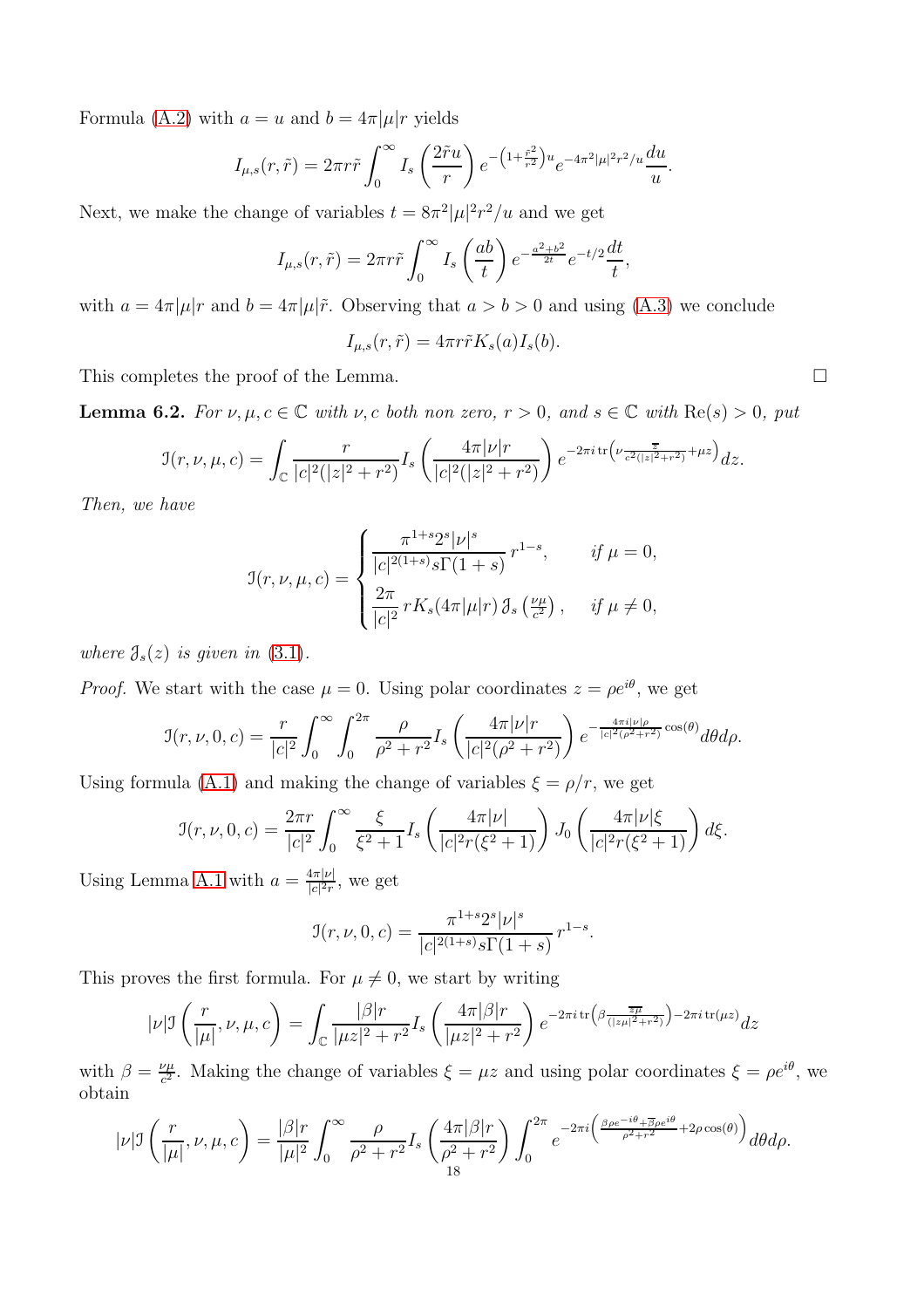Now, we compute

$$
\int_0^{2\pi} e^{-2\pi i \left(\frac{\beta \rho e^{-i\theta} + \overline{\beta} \rho e^{i\theta}}{\rho^2 + r^2} + 2\rho \cos(\theta)\right)} d\theta = \int_0^{2\pi} e^{-4\pi i \frac{\rho}{\rho^2 + r^2} |\beta + \rho^2 + r^2| \sin(\theta)} d\theta
$$
  
= 
$$
2\pi J_0 \left(\frac{4\pi \rho}{\rho^2 + r^2} |\beta + \rho^2 + r^2|\right),
$$

by formula [\(A.1\)](#page-19-0). We conclude

$$
|\nu| \mathcal{I}\left(\frac{r}{|\mu|}, \nu, \mu, c\right) = \frac{2\pi |\beta|r}{|\mu|^2} \int_0^\infty \frac{\rho}{\rho^2 + r^2} I_s\left(\frac{4\pi |\beta|r}{\rho^2 + r^2}\right) J_0\left(\frac{4\pi \rho}{\rho^2 + r^2} |\beta + \rho^2 + r^2|\right) d\rho.
$$

Making the change of variables  $t = \rho/r$ , we get

$$
|\nu| \mathcal{I}\left(\frac{r}{|\mu|}, \nu, \mu, c\right) = \frac{2\pi |\beta| r}{|\mu|^2} \int_0^\infty \frac{t}{t^2 + 1} I_s\left(\frac{4\pi |\beta|}{r(t^2 + 1)}\right) J_0\left(\frac{4\pi r t}{t^2 + 1} \left|\frac{\beta}{r^2} + t^2 + 1\right|\right) dt.
$$

Now, by formula [\(A.11\)](#page-20-6) with  $\lambda = \left| \frac{\beta}{r^2(t^2)} \right|$  $\frac{\beta}{r^2(t^2+1)} + 1$ ,  $z = 4\pi rt$ , and  $s = 0$ , we get

$$
J_0\left(\frac{4\pi rt}{t^2+1}\left|\frac{\beta}{r^2}+t^2+1\right|\right)=\sum_{k=0}^{\infty}\frac{(-1)^k}{k!}\frac{1}{(t^2+1)^{2k}}\left(\frac{|\beta|^2}{r^4}+\frac{\text{tr}(\beta)}{r^2}(t^2+1)\right)^k(2\pi rt)^kJ_k(4\pi rt).
$$

Therefore, using the binomial theorem, we have

$$
|\nu| \mathcal{I}\left(\frac{r}{|\mu|}, \nu, \mu, c\right) =
$$
  

$$
\frac{2\pi |\beta|r}{|\mu|^2} \sum_{k=0}^{\infty} \frac{(-1)^k (2\pi)^k}{k!} \sum_{j=0}^k {k \choose j} \frac{|\beta|^{2j} \operatorname{tr}(\beta)^{k-j}}{r^{k+2j}} \int_0^{\infty} \frac{t^{k+1}}{(t^2+1)^{k+j+1}} I_s\left(\frac{4\pi |\beta|}{r(t^2+1)}\right) J_k(4\pi r t) dt.
$$

Using the power expansion for  $I_s(z)$  given in formula [\(A.6\)](#page-20-7), we have

$$
\int_0^\infty \frac{t^{k+1}}{(t^2+1)^{k+j+1}} I_s \left( \frac{4\pi|\beta|}{r(t^2+1)} \right) J_k(4\pi rt) dt
$$
  
=  $\left( \frac{2\pi|\beta|}{r} \right)^s \sum_{\ell=0}^\infty \frac{(2\pi|\beta|)^{2\ell} r^{-2\ell}}{\ell! \Gamma(s+\ell+1)} \int_0^\infty \frac{t^{k+1}}{(t^2+1)^{s+k+j+2\ell+1}} J_k(4\pi rt) dt$   
=  $\left( \frac{2\pi|\beta|}{r} \right)^s \sum_{\ell=0}^\infty \frac{(2\pi|\beta|)^{2\ell} r^{-2\ell}}{\ell! \Gamma(s+\ell+1)} \frac{(2\pi r)^{s+k+j+2\ell} K_{s+j+2\ell}(4\pi r)}{\Gamma(s+k+j+2\ell+1)},$ 

by formula [\(A.5\)](#page-19-3) with  $s = k$ ,  $\mu = s + k + j + 2\ell$ , and  $a = 4\pi r$ . This gives

$$
\frac{|\nu||\mu|^2}{2\pi|\beta|r} \mathcal{J}\left(\frac{r}{|\mu|}, \nu, \mu, c\right) = \sum_{k=0}^{\infty} \sum_{j=0}^{k} \sum_{\ell=0}^{\infty} \frac{(-1)^k (2\pi)^{2s+2k+j+4\ell} |\beta|^{s+2j+2\ell} \operatorname{tr}(\beta)^{k-j} K_{s+j+2\ell}(4\pi r)}{(k-j)! j! \ell! \Gamma(s+\ell+1) \Gamma(s+k+j+2\ell+1) r^j}
$$

$$
= \sum_{k=0}^{\infty} \sum_{j=0}^{\infty} \sum_{\ell=0}^{\infty} \frac{(-1)^{k+j} (2\pi)^{2s+2k+3j+4\ell} |\beta|^{s+2j+2\ell} \operatorname{tr}(\beta)^k K_{s+j+2\ell}(4\pi r)}{k! j! \ell! \Gamma(s+\ell+1) \Gamma(s+k+2j+2\ell+1) r^j},
$$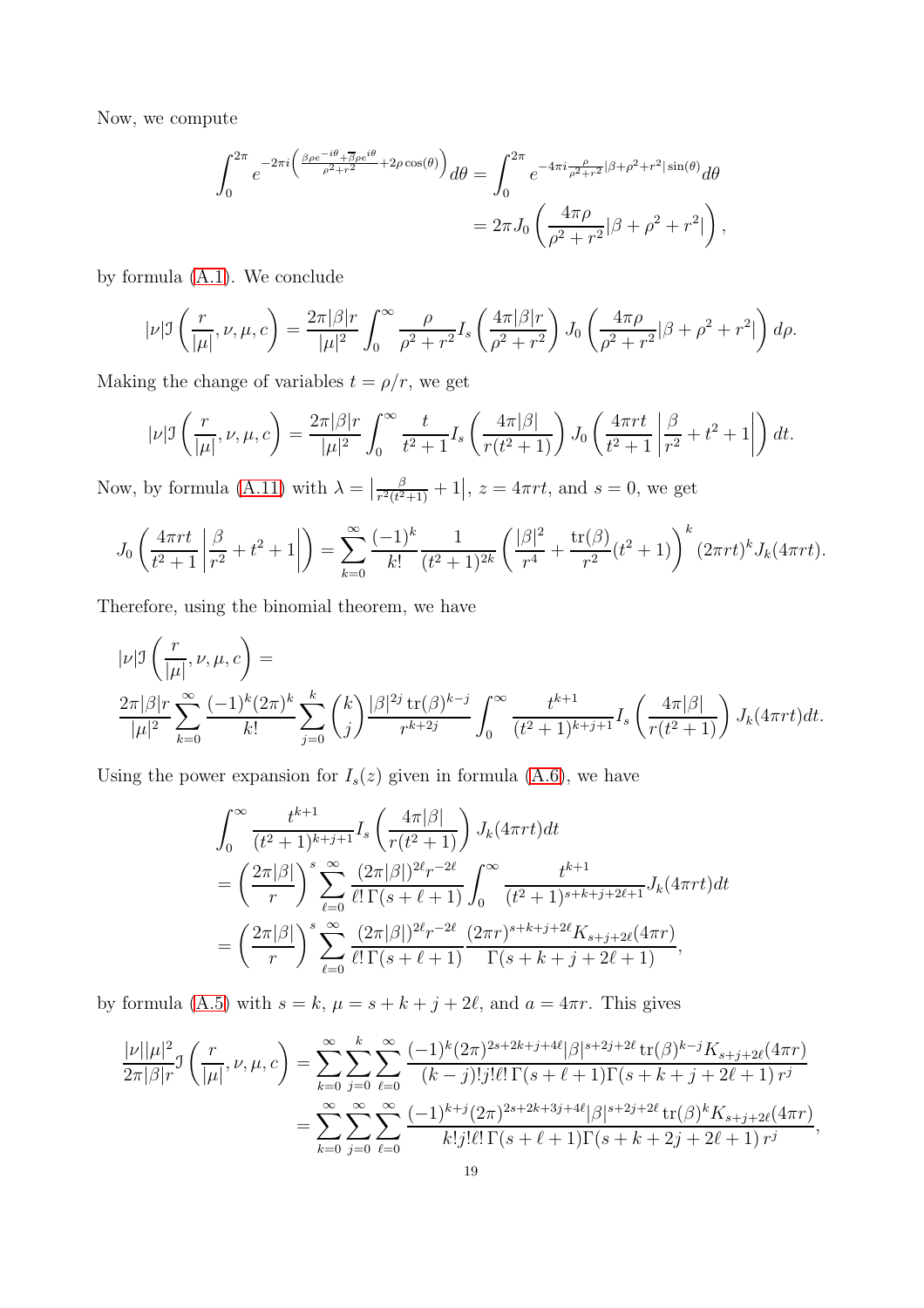using a well-known identity for the double sum over  $k$  and  $j$ . Applying this identity again for the double sum over j and  $\ell$  and using Lemma [A.2](#page-21-0) with  $z = 4\pi r$ , we get

$$
\frac{|\nu||\mu|^2}{2\pi|\beta|r} \mathcal{I}\left(\frac{r}{|\mu|}, \nu, \mu, c\right) = \sum_{k=0}^{\infty} \sum_{j=0}^{\infty} \frac{(-1)^{k+j} (2\pi)^{2s+2k+3j} |\beta|^{s+2j} \operatorname{tr}(\beta)^k}{k!j!\Gamma(s+k+2j+1)r^j} \sum_{\ell=0}^{j} {j \choose \ell} \frac{(-2\pi r)^{\ell} K_{s+j+\ell}(4\pi r)}{\Gamma(s+\ell+1)}
$$

$$
= K_s(4\pi r) \sum_{j=0}^{\infty} \frac{(2\pi)^{2s+4j} |\beta|^{s+2j}}{j!\Gamma(s+j+1)} \sum_{k=0}^{\infty} \frac{(-1)^k (2\pi)^{2k} \operatorname{tr}(\beta)^k}{k!\Gamma(s+k+2j+1)}.
$$

Assuming that  $tr(\beta) > 0$ , using formula [\(A.7\)](#page-20-8) and recalling that  $\beta = \frac{\nu \mu}{c^2}$  $\frac{\nu \mu}{c^2}$ , we therefore obtain

$$
\mathcal{I}(r,\nu,\mu,c) = \frac{2\pi}{|c|^2} r K_s(4\pi|\mu|r) \sum_{j=0}^{\infty} \frac{\left((2\pi)|\beta|/\sqrt{\text{tr}(\beta)}\right)^{s+2j}}{j!\,\Gamma(s+j+1)} J_{s+2j}\left(4\pi\sqrt{\text{tr}(\beta)}\right).
$$

Applying Lemma [\(A.3\)](#page-21-1) with  $x = 4\pi \sqrt{\text{tr}(\beta)}$  and  $A = \sqrt{\beta/\text{tr}(\beta)}$ , we get

$$
\mathcal{I}(r,\nu,\mu,c) = \frac{2\pi}{|c|^2} r K_s(4\pi|\mu|r) J_s\left(4\pi\sqrt{\beta}\right) J_s\left(4\pi\sqrt{\overline{\beta}}\right)
$$

$$
= \frac{2\pi}{|c|^2} r K_s(4\pi|\mu|r) \mathcal{J}_s\left(\frac{\nu\mu}{c^2}\right).
$$

This implies the second formula in the case  $\mu \neq 0$ , Re  $\left(\frac{\nu \mu}{c^2}\right)$  $\left(\frac{\nu\mu}{c^2}\right) > 0$ . The case Re  $\left(\frac{\nu\mu}{c^2}\right)$  $\frac{\nu\mu}{c^2}$  >  $\lt 0$  is completely analogous, so we omit the details. Finally, the case Re  $\left(\frac{\nu\mu}{c^2}\right)$  $(\frac{\nu\mu}{c^2})=0$  follows from any of the two other cases by taking the limit  $\beta \to it, t \in \mathbb{R}, t \neq 0$ . This completes the proof of the Lemma. Lemma.  $\square$ 

#### Appendix A. Identities involving special functions

In this appendix we recall some identities involving special functions that are used in the paper. Most of these identities are well-known and can be found in the literature and for these we just give a reference. For some of the less-known identities we give sketch of proofs.

We start with the well-known identities. These are

<span id="page-19-0"></span>(A.1) 
$$
\int_0^{2\pi} e^{-ia\sin(\theta)}d\theta = 2\pi J_0(a), \quad a \ge 0,
$$

<span id="page-19-1"></span>(A.2) 
$$
\int_0^\infty e^{-at} J_0(b\sqrt{t}) dt = \frac{1}{a} e^{-b^2/4a}, \quad a > 0, b \in \mathbb{R},
$$

<span id="page-19-2"></span>(A.3) 
$$
\int_0^\infty I_s \left(\frac{ab}{t}\right) e^{-\frac{t}{2} - \frac{1}{2t}(a^2 + b^2)} \frac{dt}{t} = 2K_s(a)I_s(b), \quad a > b > 0, \text{Re}(s) > -1,
$$

<span id="page-19-4"></span>(A.4) 
$$
\int_0^\infty \frac{x^{\mu-1}}{(x+1)^{\nu}} dx = \frac{\Gamma(\mu)\Gamma(\nu-\mu)}{\Gamma(\nu)}, \quad \text{Re}(\nu) > \text{Re}(\mu) > 0,
$$

and

<span id="page-19-3"></span>(A.5) 
$$
\int_0^\infty \frac{t^{s+1}}{(t^2+1)^{\mu+1}} J_s(at) dt = \frac{(a/2)^{\mu} K_{\mu-s}(a)}{\Gamma(\mu+1)}, \quad a > 0, -1 < \text{Re}(s) < \text{Re}\left(2\mu + \frac{3}{2}\right),
$$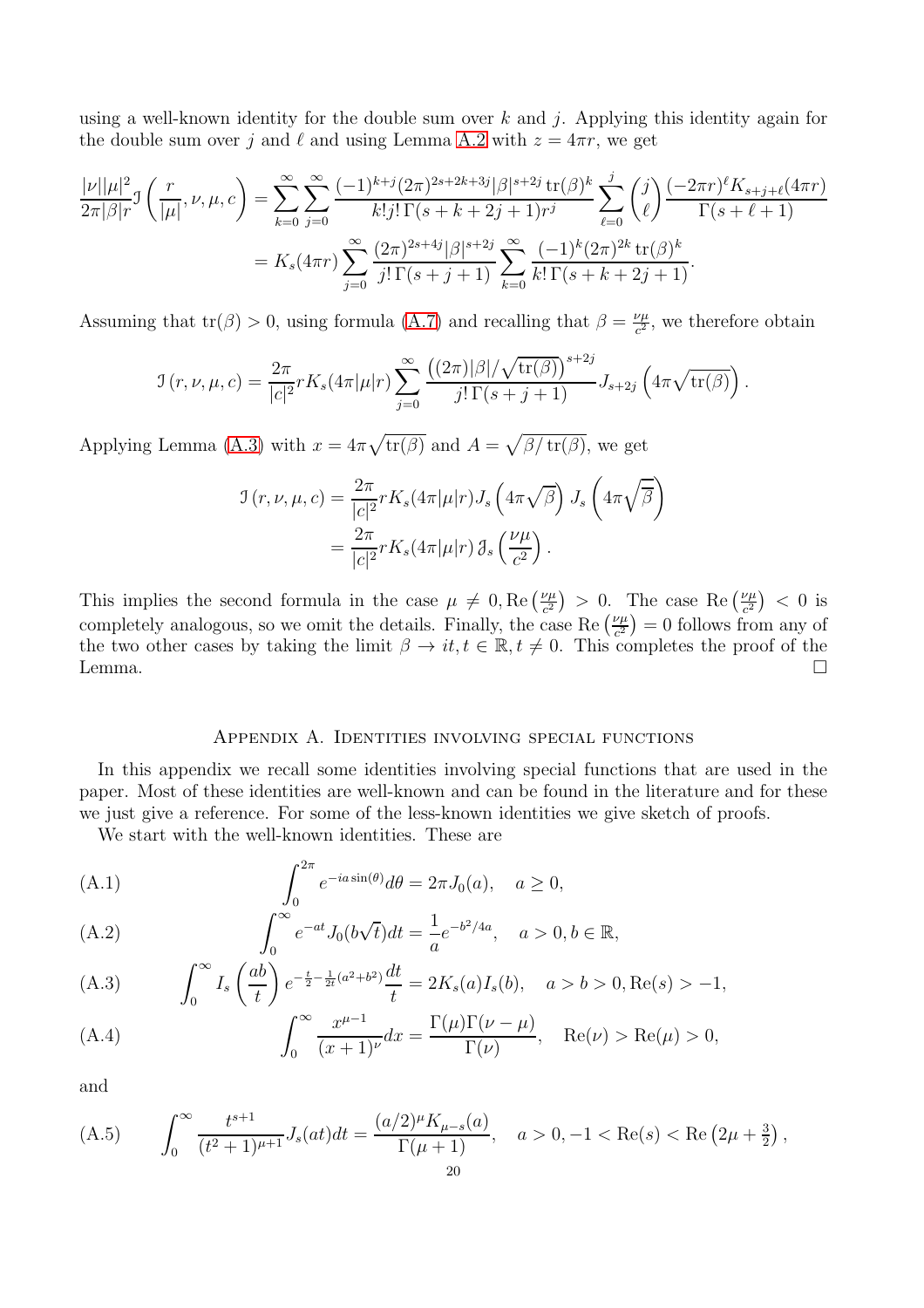which can be found in [\[6\]](#page-22-13) (formulas 8.411-1, 6.614-1, 6.653-2, 6.565-4, and 3.194-3, respectively). We also have

<span id="page-20-7"></span>(A.6) 
$$
I_s(z) = \sum_{k=0}^{\infty} \frac{(z/2)^{s+2k}}{k! \Gamma(s+k+1)}, \quad z \in \mathbb{C} \setminus (-\infty, 0],
$$

<span id="page-20-8"></span>(A.7) 
$$
J_s(z) = \sum_{k=0}^{\infty} \frac{(-1)^k (z/2)^{s+2k}}{k! \Gamma(s+k+1)}, \quad z \in \mathbb{C} \setminus (-\infty, 0],
$$

and

<span id="page-20-9"></span>(A.8) 
$$
\sum_{\ell=0}^{n} {n \choose \ell} (-1)^{\ell} \frac{\Gamma(\ell+b)}{\Gamma(\ell+a)} = \frac{\Gamma(n+a-b)\Gamma(b)}{\Gamma(a-b)\Gamma(n+a)},
$$

in loc. cit. (formulas 8.402, 8.445, and 0.160-2, respectively). For the Gauss hypergeometric series  ${}_2F_1(a, b; c; z)$ , we have the transformation property (formula 9.134-2 in loc. cit.)

<span id="page-20-10"></span>(A.9) 
$$
{}_2F_1(a,b;a-b+1;z) = (1+z)^{-a} {}_2F_1\left(\frac{a}{2},\frac{1+a}{2};a-b+1;\frac{4z}{(1+z)^2}\right).
$$

Formulas 4.16-1 in [\[4\]](#page-22-14) and 5·22-16 in [\[16\]](#page-22-15) are

<span id="page-20-4"></span>(A.10) 
$$
\int_0^\infty I_s(at)e^{-bt}dt = \frac{a^s}{\sqrt{b^2 - a^2}}(b + \sqrt{b^2 - a^2})^{-s}, \quad \text{Re}(s) > -1, \text{Re}(b) > |\text{Re}(a)|,
$$

<span id="page-20-6"></span>(A.11) 
$$
J_s(\lambda z) = \lambda^s \sum_{k=0}^{\infty} \frac{(-z/2)^k (\lambda^2 - 1)^k}{k!} J_{s+k}(z).
$$

We also have the well-known asymptotic bounds, valid uniformly for s in a compact set contained in the half-plane  $\text{Re}(s) > -1/2$ ,

<span id="page-20-3"></span>(A.12) 
$$
|K_s(x)| = O\left(x^{-1/2}e^{-x}\right), \quad \text{for } x \to \infty, x \in \mathbb{R},
$$

and

<span id="page-20-1"></span>
$$
(A.13) \tIs(z) = O(|z|^{\text{Re}(s)}e^{\text{Re}(z)}),
$$

<span id="page-20-2"></span>
$$
(A.14) \t\t J_s(z) = O\left(|z|^{\text{Re}(s)}e^{|\text{Im}(z)|}\right),
$$

for  $z \to \infty$ ,  $|\arg(z)| \leq \frac{1}{2}\pi - \delta$  with fixed  $\delta > 0$ . The asymptotic formulas

<span id="page-20-0"></span>(A.15) 
$$
I_s(z) \sim J_s(z) \sim \frac{(z/2)^s}{\Gamma(s+1)}, \quad \text{for } z \to 0,
$$

also hold uniformly for s in a fixed compact set.

We now give the less-known identities in the form of several lemmas.

## <span id="page-20-5"></span>Lemma A.1. We have

$$
\int_0^\infty \frac{\xi}{\xi^2 + 1} I_s\left(\frac{a}{\xi^2 + 1}\right) J_0\left(\frac{a\xi}{\xi^2 + 1}\right) d\xi = \frac{a^s}{2^{s+1}s\Gamma(s+1)}
$$

for any  $a > 0$  and  $s \in \mathbb{C}$  with  $\text{Re}(s) > 0$ .

Proof. Using formulas [\(A.6\)](#page-20-7) and [\(A.7\)](#page-20-8), we have

$$
\int_0^\infty \frac{\xi}{\xi^2 + 1} I_s \left( \frac{a}{\xi^2 + 1} \right) J_0 \left( \frac{a\xi}{\xi^2 + 1} \right) d\xi
$$
  
=  $\left( \frac{a}{2} \right)^s \sum_{k,j=0}^\infty \frac{(-1)^j a^{2k+2j}}{4^{k+j} k! j! \Gamma(s + k + 1) \Gamma(j + 1)} \int_0^\infty \frac{\xi^{2j+1}}{(\xi^2 + 1)^{2k+2j+s+1}} d\xi.$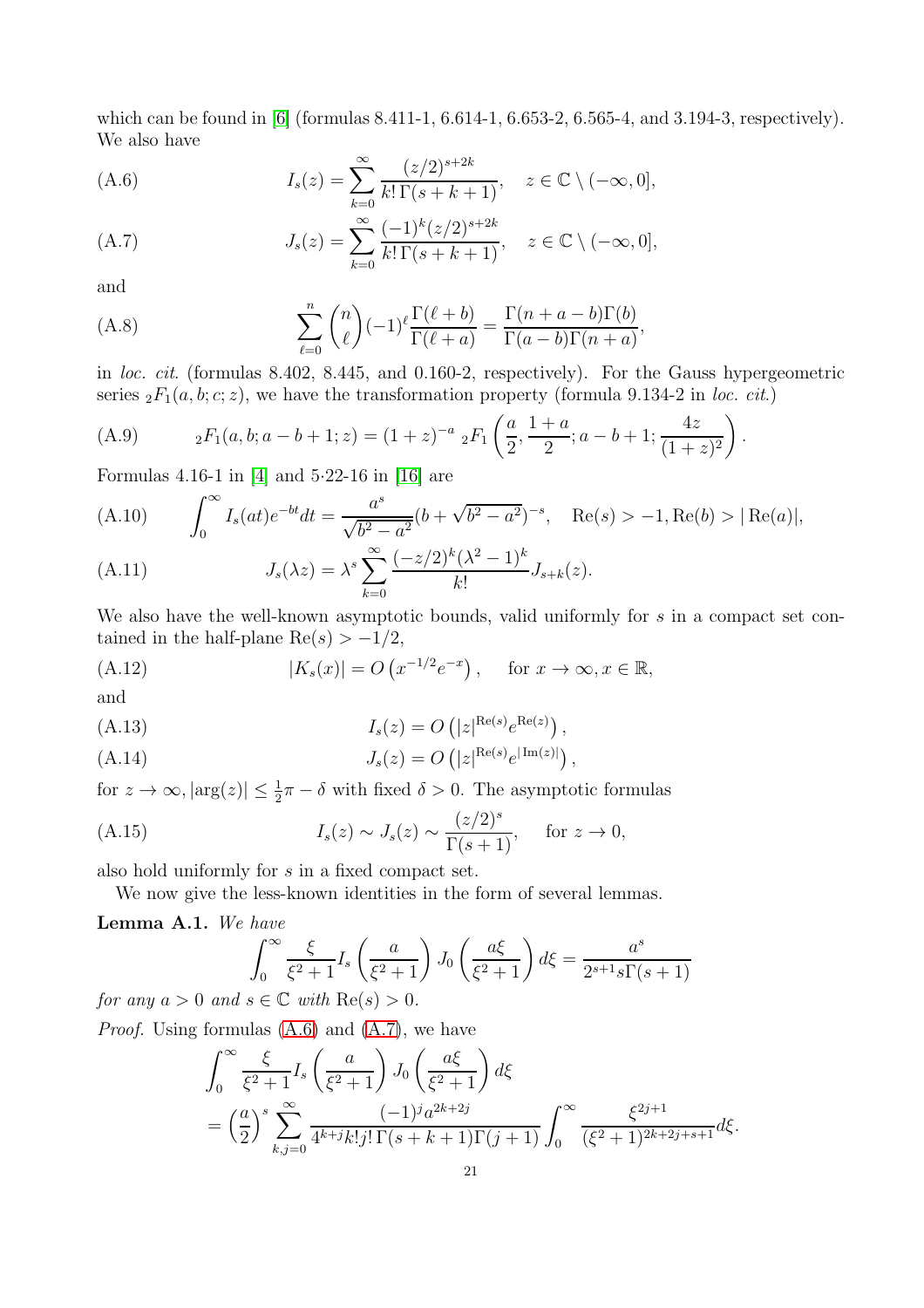By putting  $x = \xi^2$ ,  $n = k + j$ , and using formula [\(A.4\)](#page-19-4), we see that this equals

$$
\frac{1}{2} \left(\frac{a}{2}\right)^s \sum_{n=0}^{\infty} \frac{a^{2n}}{4^n n! \Gamma(2n+s+1)} \sum_{j=0}^n {n \choose j} \frac{(-1)^j \Gamma(s+2n-j)}{\Gamma(s+n-j+1)}.
$$

By formula [\(A.8\)](#page-20-9) we have

$$
\sum_{j=0}^{n} \binom{n}{j} \frac{(-1)^j \Gamma(s+2n-j)}{\Gamma(s+n-j+1)} = (-1)^n \sum_{j=0}^{n} \binom{n}{j} \frac{(-1)^j \Gamma(s+n+j)}{\Gamma(s+j+1)} = \begin{cases} s^{-1}, & \text{if } n=0, \\ 0, & \text{if } n \ge 1. \end{cases}
$$

Replacing this in the previous expression gives the desired formula.

<span id="page-21-0"></span>**Lemma A.2.** For  $s, z \in \mathbb{C}$ , we have

$$
\sum_{\ell=0}^j \binom{j}{\ell} \frac{(-z/2)^{\ell} K_{s+j+\ell}(z)}{\Gamma(s+\ell+1)} = \frac{(-z/2)^j K_s(z)}{\Gamma(s+j+1)}.
$$

*Proof.* This identity can be proved by induction over j, the case  $j = 0$  being obvious. For the inductive step one can use the identity

$$
K_{s+1}(z) = K_{s-1}(z) + \frac{2s}{z} K_s(z)
$$

(see formula 8.468-10 in [\[6\]](#page-22-13)). We omit the details.  $\square$ 

<span id="page-21-1"></span>**Lemma A.3.** Assume that  $A \in \mathbb{C} \setminus ]-\infty,0]$ , Re $(A^2) = 1/2$ , and  $x > 0$ . Then

$$
J_s(Ax)J_s(\overline{A}x) = \sum_{n=0}^{\infty} \frac{(x|A|^2/2)^{s+2n}}{n!\,\Gamma(s+n+1)} J_{s+2n}(x)
$$

and similarly

$$
I_s(Ax)I_s(\overline{A}x) = \sum_{n=0}^{\infty} \frac{(x|A|^2/2)^{s+2n}}{n!\,\Gamma(s+n+1)} I_{s+2n}(x).
$$

*Proof.* By using formula  $(A.7)$  and collecting the powers of x, we have

$$
J_s(Ax)J_s(\overline{A}x) = \sum_{\ell=0}^{\infty} \frac{1}{\ell!} \left(-\frac{x^2}{4}\right)^{\ell} \sum_{n=0}^{\ell} {\ell \choose n} \frac{A^{2n} \overline{A}^{2\ell-2n}}{\Gamma(s+n+1)\Gamma(s+\ell-n+1)}
$$

and

$$
\sum_{n=0}^{\infty} \frac{(x|A|^2/2)^{s+2n}}{n!\,\Gamma(s+n+1)} J_{s+2n}(x) = \sum_{\ell=0}^{\infty} \left(-\frac{x^2}{4}\right)^{\ell} \frac{1}{\Gamma(s+\ell+1)} \sum_{n=0}^{[\ell/2]} \frac{|A|^{4n}}{n!(\ell-2n)!\,\Gamma(s+n+1)},
$$

where  $\lbrack \ell/2 \rbrack$  denotes the integral part of  $\ell/2$ . Putting  $a = A^2$  and using that  $\bar{a} = 1 - a$ , we get

$$
\sum_{n=0}^{\ell} {\ell \choose n} \frac{A^{2n} \overline{A}^{2\ell - 2n}}{\Gamma(s + n + 1)\Gamma(s + \ell - n + 1)} = \frac{(1 - a)^{\ell}}{\Gamma(s + 1)\Gamma(s + 1 + \ell)} \; {}_2F_1\left(-s - \ell, -\ell; s + 1; \frac{a}{1 - a}\right)
$$

and

$$
\sum_{n=0}^{[\ell/2]} \frac{|A|^{4n}}{n!(\ell-2n)!\,\Gamma(s+n+1)} = \frac{1}{\ell!\,\Gamma(s+1)} \; {}_2F_1\left(\frac{1-\ell}{2}, -\frac{\ell}{2}; s+1; 4a(1-a)\right).
$$